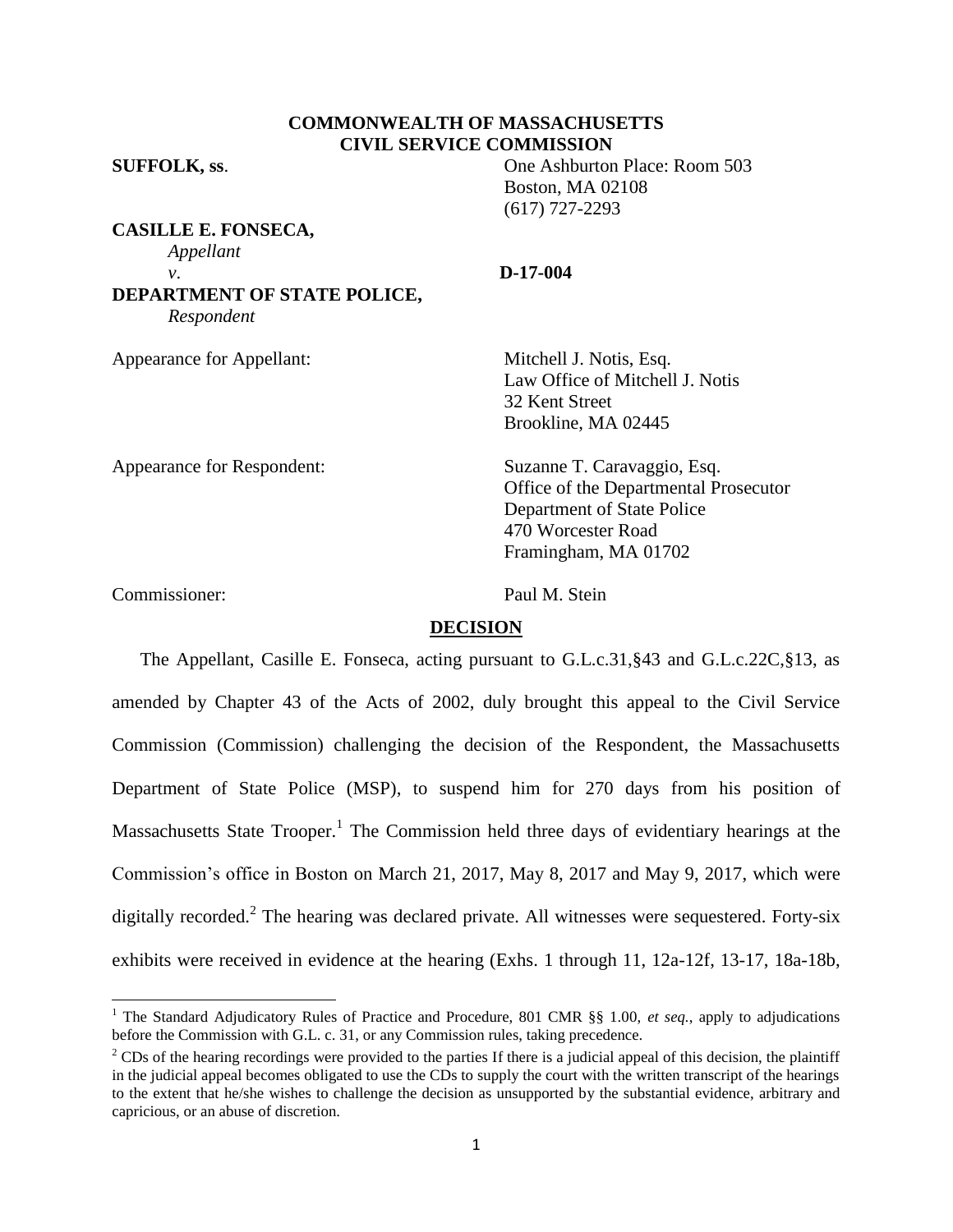19, 20, 21a-21e, 22 through 28, 29a-29c, 30 through 45) and two additional exhibits were received after the hearing on order of the Commission (PHExh.47 & PHExh.48). Both parties submitted proposed decisions on September 8, 2017.

# **FINDINGS OF FACT**

Based on the Exhibits entered into evidence and the testimony of the following witnesses:

*Called by the MSP*:

- **MSP Detective Lieutenant Steven Hennigan**
- MSP Detective Lieutenant (ret.) Timothy Bombard (through Trial Board transcript)
- **MSP Lieutenant James Bazzinotti**
- **MSP Lieutenant Craig McGary**
- **MSP Trooper Sean Healy**
- MSP civilian employee John Ruggiero (through stipulated testimony)
- $\blacksquare$  Dr. R.V.
- $\blacksquare$  Christine C.

*Called by the Appellant:*

**MSP Trooper Casille E. Fonseca, Appellant** 

and taking administrative notice of all matters filed in the case, pertinent law and reasonable

inferences from the credible evidence, a preponderance of evidence establishes these facts:

1. The Appellant, Casille E. Fonseca is a sworn member of the MSP who has served in the

position of State Trooper since 1992. At all times relevant to this appeal, Trooper Fonseca was

assigned to patrol duties with the Division of Field Services, Framingham Barracks. In addition,

he worked approximately six paid details per week. (*Exhs. 20, 35 & 42;Testimony of Appellant)*)

- 2. Trooper Fonseca's Officer History shows the following prior discipline:
	- 1996 Letter or Counselling 1996 – Forfeit 1 Vacation Day 2000 – Forfeit 3 Vacation Days 2003 – Forfeit 5 Vacation Days 2004 – Forfeit 15 Vacation Days 2007 – Five Day Suspension 2007 – Ten Day Suspension 2015 – Letter of Counseling\

The 2004 and 2007 disciplines involved incidents in which Trooper Fonseca was reported to have been found sleeping on duty. (*Exhs.34, 35 & 42*)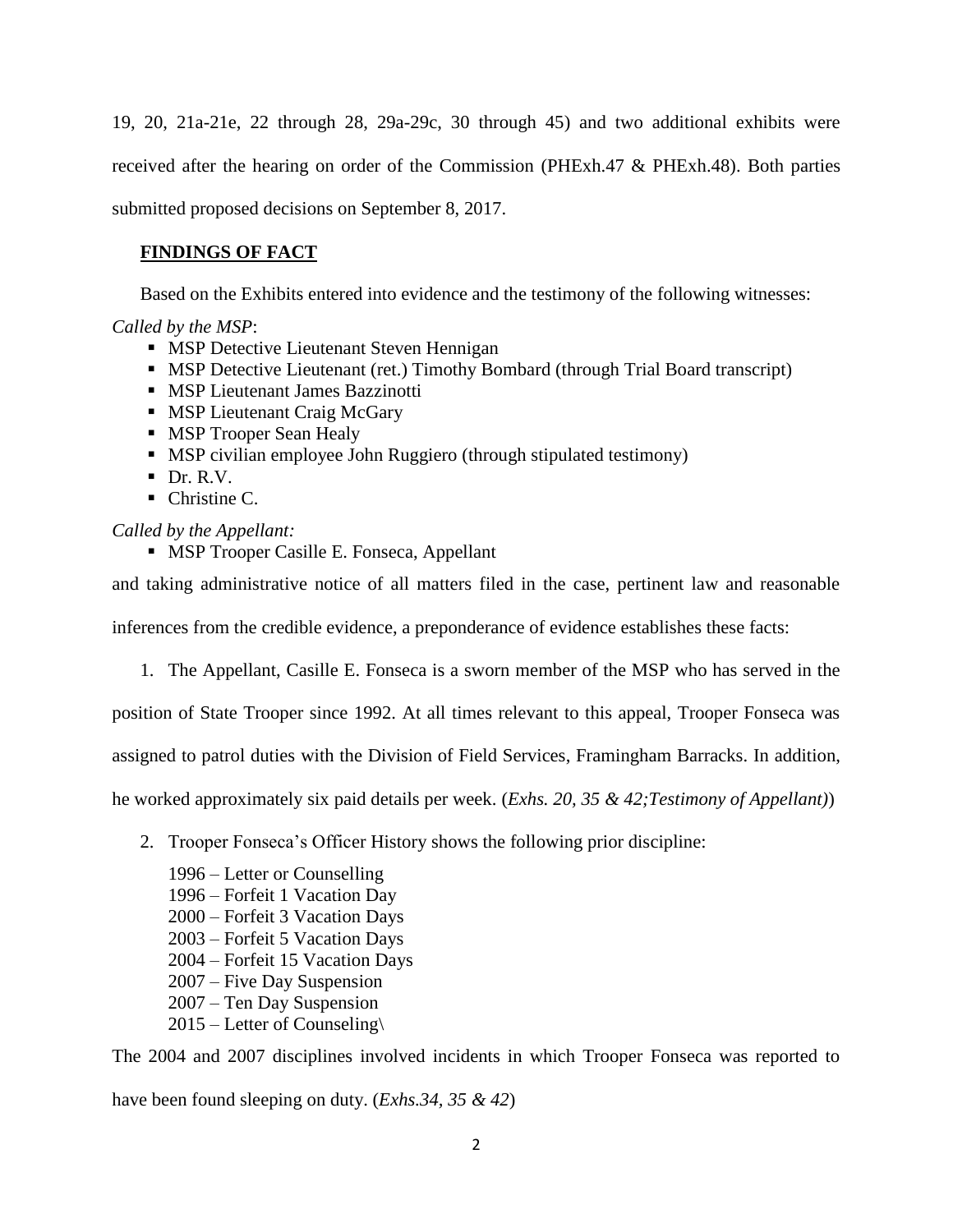3. Prior to his employment with the MSP, Trooper Fonseca was employed as a patrol officer with the New Bedford Police Department. (*Testimony of Appellant*)

### The Braintree Detail Incident (August 20, 2015)

l

4. On August 20, 2015, after finishing a regular day shift on patrol, Trooper Fonseca drove home in his assigned, marked MSP cruiser (Ford Explorer Cruiser #1489). Upon arriving home, at 3:03 p.m., he turned off his cruiser radio and his portable radio. (*Exhs. 38 & 39; Testimony of Appellant*; *Stipulated Testimony of Ruggiero*)

5. At approximately 8:00 p.m. or 9:00 p.m. that night, Trooper Fonseca reported in his cruiser, in uniform, to Canton, to begin working a paid construction detail on the northbound side of Interstate 93 in Braintree. His cruiser radio and portable radio were off when he began the detail. (*Exhs. 38 & 39; Testimony of Appellant; Stipulated Testimony of Ruggiero*)

6. Trooper Fonseca positioned his cruiser in the left-side "high-speed" lanes of Interstate 93, just north of the northbound off-ramp to Exit 6 (Route 37/South Shore Plaza), which had been closed off by a "taper" (a set of cones) that began at Exit 6 and continued north through the "Braintree Split" (where Interstate 93 and State Route 3 merge to become the Southeast Expressway), set up to divert traffic from the construction work ahead by closing off the two left "high-speed" lanes and requiring all traffic to merge into the two right-hand lanes. (*Exhs. 7 & 8; Testimony of Healy & McGary*) 3

7. Interstate 93 in the vicinity of Exit 6 is a well-lit, four-lane road, busy even during late evening hours, with commercial buildings on both sides of the highway. The Exit 6 northbound

<sup>&</sup>lt;sup>3</sup> Trooper Fonseca placed the beginning of the taper "set up" where he positioned his cruiser a 'half mile or more" south of Exit 6 and said he was so far away from the exit that he could not even see the "exit signs" from his cruiser. (*Exh.35; Testimony of Appellant*) I do not find his testimony credible in this regard, which is inconsistent with the credible testimony of other witnesses, the extract from the on-line "Bing" GPS map of the area in evidence, and the wider road, aerial and street views of the vicinity shown on the same "Bing" map viewed on-line. (*Exhs.6 through 9;Testimony of Healy & McGary; Administrative Notice [www.bing.com/maps]*)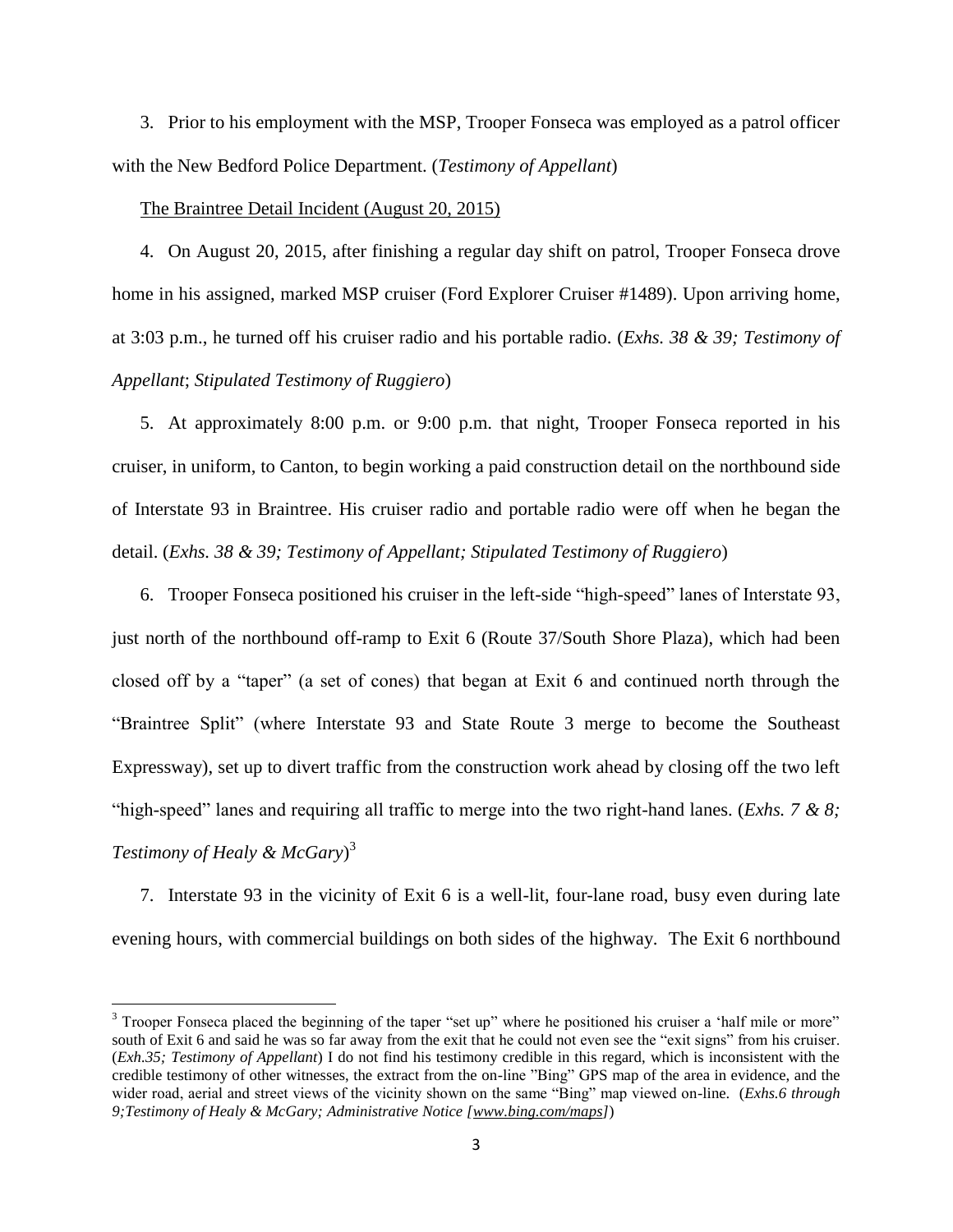off-ramp and the Exit 6 northbound on-ramp to/from Route 37 are approximately 2000 feet apart, with an open space adjacent to the highway between the two ramps. Immediately north of the Exit 6 on-ramp (from Route 37), Exit 7 on Interstate 93 veers left and eventually merges with Route 3 North about a mile ahead to form the Southeast Expressway at a spot known as the "HOV Building", which sits in a space separating the northbound and southbound lanes of the highway, totally out of view of Exit 6. Another Trooper was parked at the HOV building and the construction zone continued for some undetermined length northbound beyond the HOV Building. (*Exh. 8; Administrative Notice [www.bing.com/maps]; Testimony of Appellant, Healy & McGary*)

8. Approximately  $\frac{1}{2}$  to  $\frac{3}{4}$  of a mile south of Exit 6 is a "cut-off" in the median barrier between the northbound and southbound lanes which enables authorized vehicles to make Uturns without having to proceed to the next exit. The next southbound exit (Exit 5) is about two miles from Exit 6. (*Administrative Notice [www.bing.com/maps]; Testimony of Healy*)

9. At approximately 10:30 p.m. on August 20, 2015, the operator of a passenger motor vehicle was traveling northbound on Interstate 93 in a left-hand lane at a high rate of speed (witnesses estimated as fast as 70 MPH). As she approached the "taper" at Exit 6, her car clipped the front end of a vehicle she had attempted to cut in front of as he tried to merge into one of the right-hand lanes. The impact caused her car to begin to roll over, eventually coming to rest at a point between the Exit 6 northbound on-ramp and off-ramp (approximately directly across the highway from the Bernie & Phil's store located on the southbound side), with the car flipped on its driver's side and the operator entrapped inside. The vehicle that was cut off struck a third vehicle before also coming to a stop. (*Exhs. 7, 8 & 16; Testimony of Healy & McGary; Administrative Notice [www.bing.com/maps]*)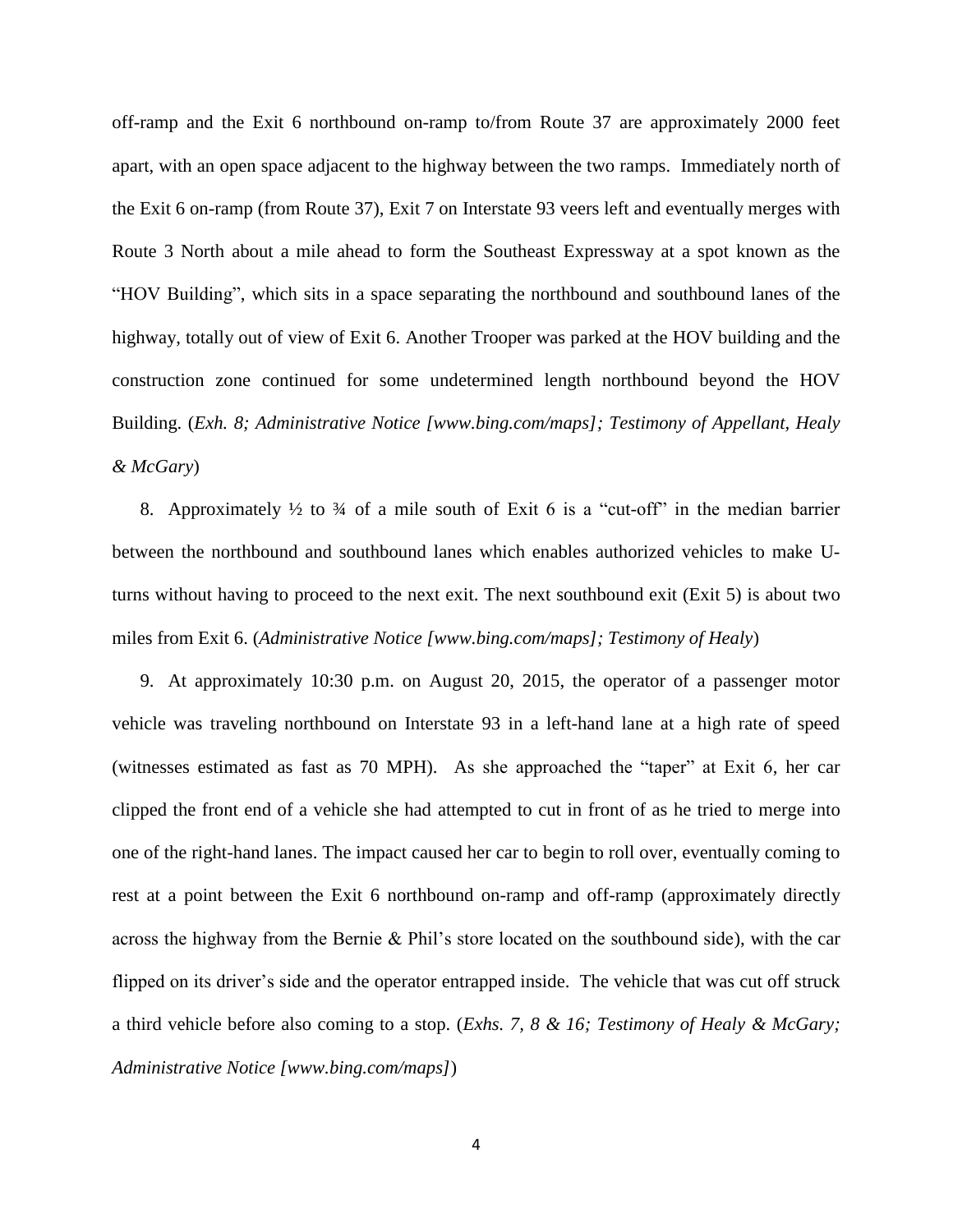10. The MSP 911 recorded line received three calls which pin-point the time and location of the crash: the first (10:31:20 p.m.) from an eye-witness exiting Interstate 93 onto Route 37; the second (10:32:22 p.m.) from the operator of the vehicle struck by the speeding motorist; the third (10:33:23 p.m.) from a Boston Police Department Sergeant who witnessed the crash as he was en route to his shift and stayed to render aid. (*Exhs. 9 & 16; Testimony of Healy & McGary)*

11. The MSP broadcast the report of the crash over the Department's radio channel H2 (the channel Trooper Fonseca used during his regular patrol duty as well as the channel assigned to the area of his detail) and notified emergency rescue and fire services.<sup>4</sup> Trooper Sean Healy was patrolling Washington Street in Braintree, a few minutes from the scene of the crash, when he heard the radio report. He immediately proceeded to Interstate 93 South, passed the crash site and returned northbound via the median cut-off. Almost immediately as he travelled north, the crash scene again came into view. When he approached the taper, he moved onto the median, passing to the left of Trooper Fonseca's cruiser (although he did not know who was in the cruiser until later) to reach the location of the rolled over vehicle, several hundred feet north of where Trooper Fonseca's cruiser was parked. He was the first Trooper on scene. The Boston Police Sergeant and others were helping to extricate the entrapped operator. Trooper Healy interviewed these witnesses and reported his findings in an MSP "Motor Vehicle CRASH Report", which included a "not to scale" sketch of the crash scene showing the tipped vehicle attempting an "improper turn" from the travel lane into the adjacent right lane as she approached the beginning of the taper, hitting the vehicle already in that lane. The operator was transported by ambulance to the hospital and her vehicle was, towed away. (*Exhs. 6 through 9, 16 & 35; Testimony of Appellant, Healy & McGary; Stipulated Testimony of Ruggiero)*

 $\overline{\phantom{a}}$ 

<sup>&</sup>lt;sup>4</sup> The Trooper posted at the HOV Building was posted within a different patrol area from Trooper Fonseca in Braintree and would have been tuned to a different radio frequency (H1). (*Exh. 6; Testimony of Healy*)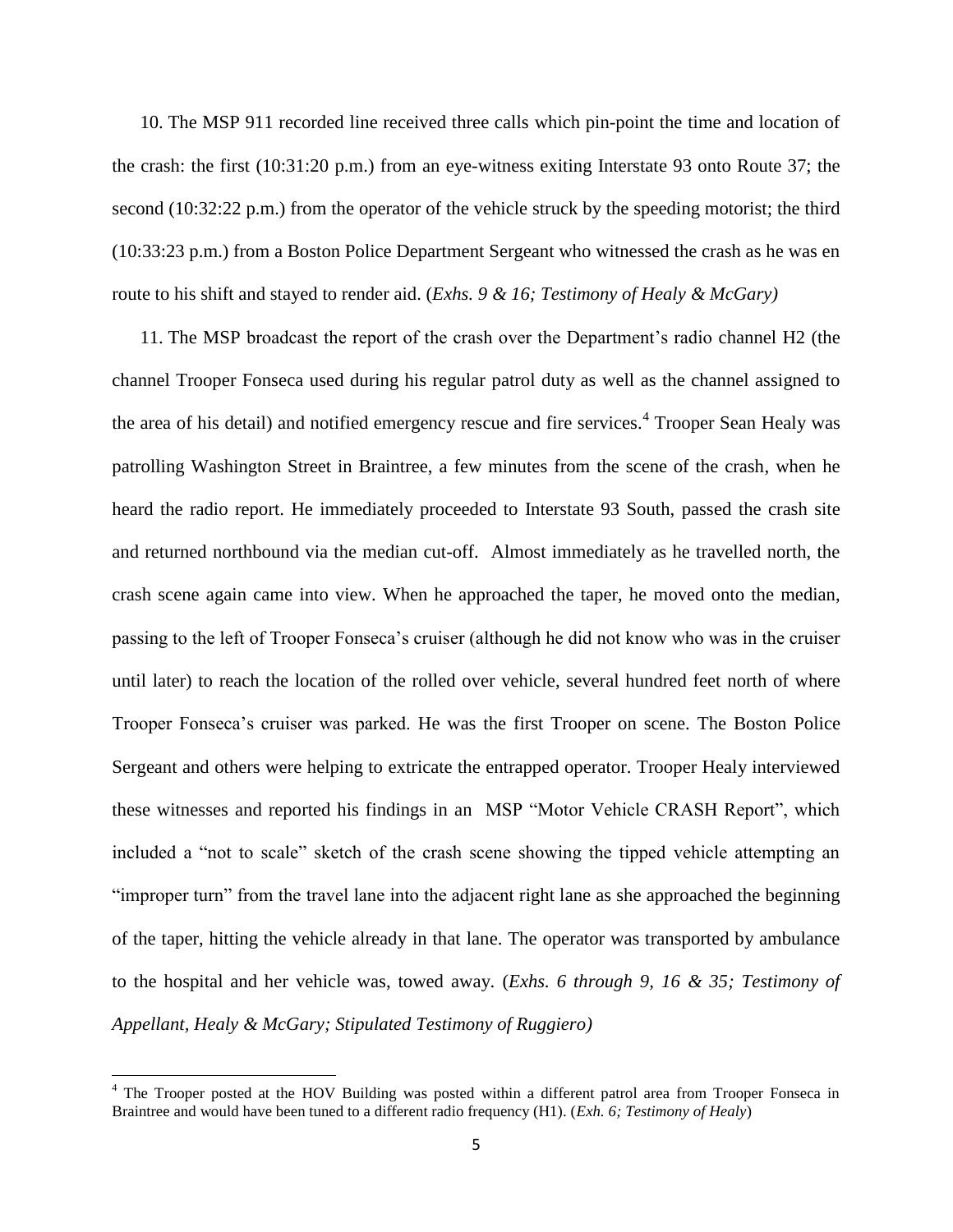12. MSP Lieutenant Craig McGary, the H4 Station Commander, heard the H2 crash report while working a construction detail on Route 128 in Dedham, approximately 10 to 13 minutes away from the crash via Interstate 93 North. As called for by MSP protocol in such circumstances, not knowing if there were any other Troopers closer to the accident, he immediately proceeded to the scene. He observed several other State Police cruisers on scene, as well as an ambulance and fire apparatus from Randolph and Braintree that had responded, all of which had emergency lights activated. Overall, some 20 to 30 police, fire and EMS personnel had responded to the scene of the crash. (*Exhs 6, 9 & 16; Testimony of Healy & McGary*)

13. After assessing that the personnel on scene had the incident under control, Lt. McGary got back into his cruiser and backed up to the State Police cruiser he had seen parked several hundred feet south of the flipped vehicle. He exited his cruiser, walked over to the driver's side of the parked cruiser, and through the window that had been rolled down, he saw Trooper Fonseca, whom he knew personally, in the driver's seat with sunglasses on his forehead. He thought that Trooper Fonseca appeared a "little out of it". He also observed that "you could see the entire scene" and "quite a commotion" from the vantage point of Trooper Fonseca's cruiser. (*Exh. 9; Testimony of McGary*)

14. At no time prior to his encounter with Lt. McGary did Trooper Fonseca move from the post he had assumed to perform his detail duty. He had not heard the initial H2 radio transmissions because both his cruiser radio and portable radio had been turned off. A "minute or two" after he saw MSP cruisers with blue lights headed south on Interstate 93 and realized "something was happening". He turned on his cruiser radio and thereafter did hear some radio transmissions about the crash and knew that it involved an entrapped motorist. (*Exhs. 6, 9, 16, 35, 38 & 39; Testimony of Appellant, Healy & McGary; Stipulated Testimony of Ruggiero*)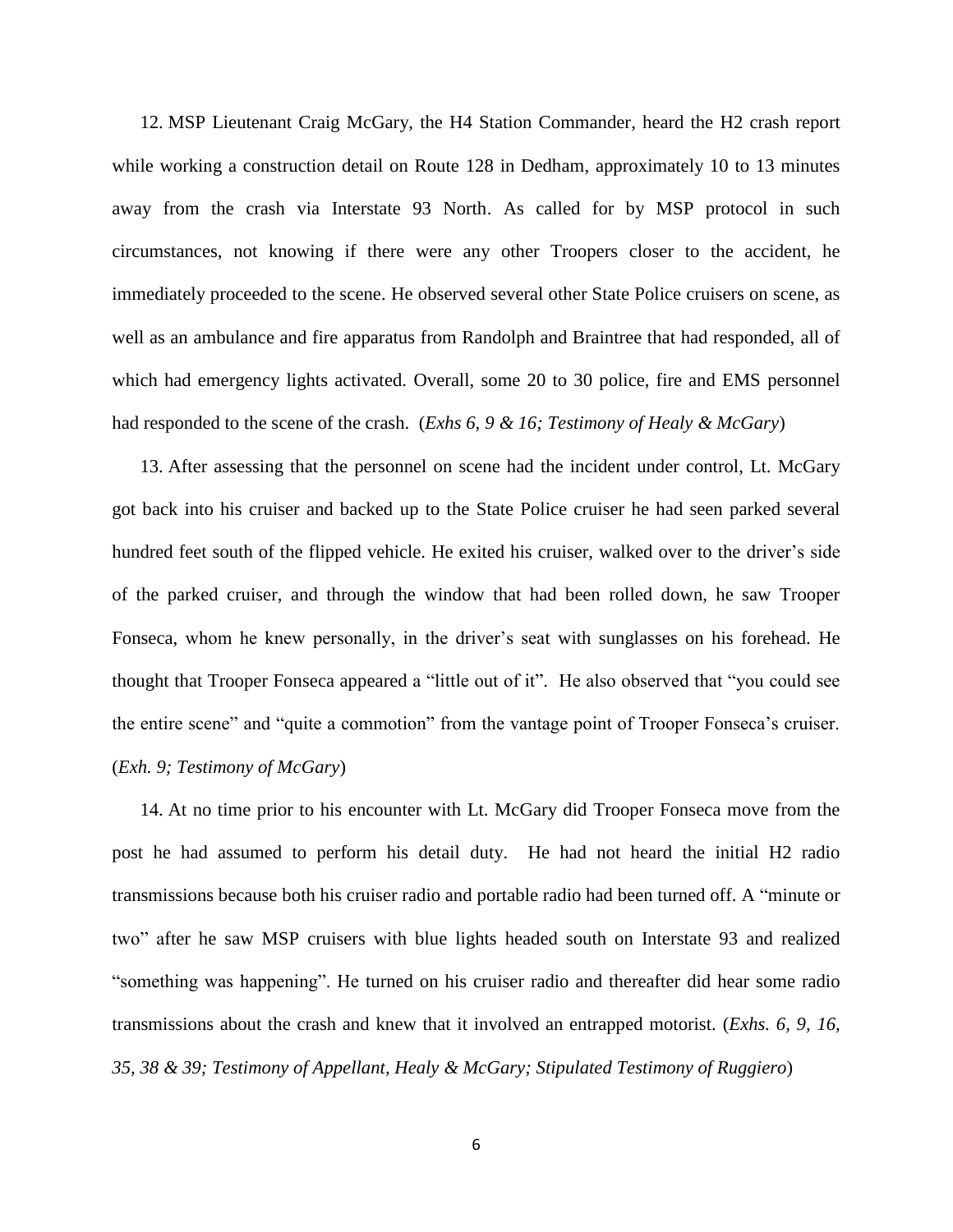15. Lt. McGary verbally counseled Trooper Fonseca at the scene for his inattentiveness to duty and failure to respond to the accident scene. As did Lt. McGary, any Trooper performing a detail is expected to respond to a "police or personal necessity", and a rollover with an entrapped operation was definitely a "police necessity". Although Lt. McGary was not Trooper Fonseca's supervisor, as an MSP Station Commander, Lt. McGary had authority to initiate a written Employee Evaluation System (EES) report that would be referenced in Trooper Fonseca's next annual review, but he chose not to do so at that time. (*Testimony of Lt. McGary*)

# The Worcester Detail Incident (September 28, 2015)

16. On September 28, 2015, after completing his day shift (7 to 3) Trooper Fonseca and his girlfriend went to a Worcester bar and grill where he had one or two beers before returning home. At approximately 9:00 p.m. that same evening, he reported in uniform for a paid construction detail (for which his original assigned start time was 8:00 p.m.) that was located on Interstate 290 westbound in Worcester, and positioned his cruiser just past Exit 12 (at the beginning of the westbound set-up (cones) that blocked off the right-hand part of the highway. (*Exhs. 13, 14, 17, 18(b); Testimony of Appellant, Hennigan & Bazzinotti*)

17. Three other Troopers worked the Worcester detail that evening, one of whom was MSP Internal Affairs (IA) Division Detective Lieutenant Steven Hennigan, a 25-year veteran with years of prior experience with alcohol related arrests while assigned to the Field Services Division, as well as State Police Academy and in-service training related to operating under the influence and field sobriety testing. (*Exh. 13;Testimony of Hennigan*)

18. Det. Lt. Hennigan reported to the construction foreman at his assigned time of 9:00 p.m. After waiting about an hour to be deployed, he was directed to sit in the westbound set up. As Det. Lt. Hennigan proceeded to his assigned location in his unmarked Ford Taurus, at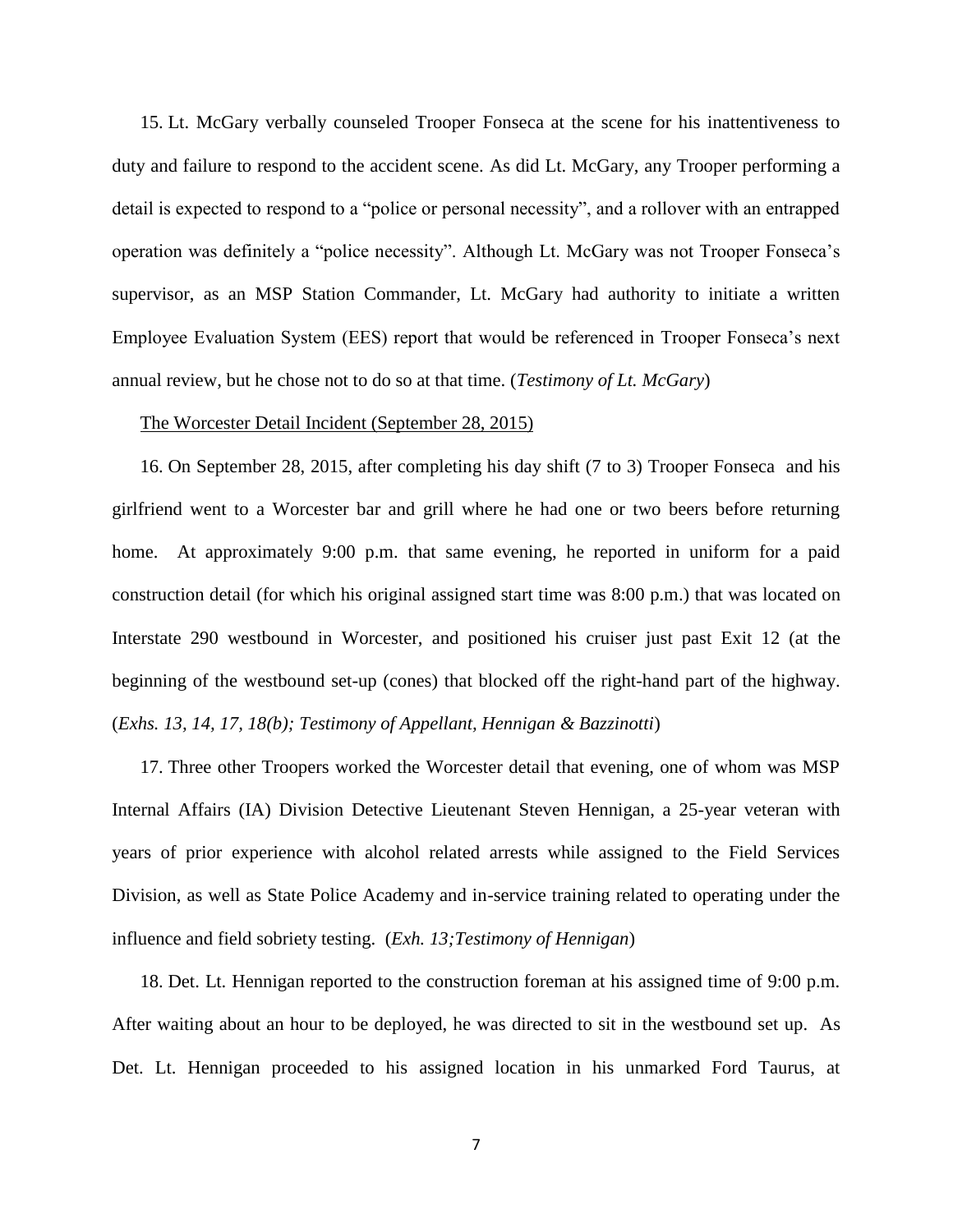approximately 10:15 p.m., he came upon Trooper Fonseca's marked cruiser, pulled in front of it and walked back to the cruiser's driver's side window. (*Exhs. 10 & 13; Testimony of Hennigan*)

19. As he peered into the (un-tinted) window, Det. Lt. Hennigan observed Trooper Fonseca reclined in the driver's seat, leaning to his right, with his head resting on a U-shaped neck pillow and wearing sunglasses. Det. Lt. Hennigan took several pictures using his cellphone, eventually using his flash, and shined his flashlight into the cruiser. Trooper Fonseca then sat up, rolled his window down and greeted him. (*Exhs. 10, 12(a) through 12(f) & 13; Testimony of Hennigan*) 5

20. At this point, Det. Lt. Hennigan had formed the opinion that Trooper Fonseca had been asleep on duty. He also thought he detected the smell of alcohol inside Trooper Fonseca's cruiser. In a colloquy with him, Trooper Fonseca acknowledged that he had some beers earlier in the day but denied being asleep. (*Exhs. 10, 13 & 20; Testimony of Appellant & Hennigan*)

21. Based on his observations and colloquy with Trooper Fonseca, Det. Lt. Hennigan decided to perform a Field Sobriety Test (FST) on Trooper Fonseca and directed him to exit the vehicle. Trooper Fonseca complied with this order. As he exited his cruiser, Det. Lt. Hennigan noted that Trooper Fonseca was not properly attired or equipped for duty, i.e., he did not wear a "cover" (MSP issued hat) and his duty belt (with firearm) and his safety vest was left on the passenger seat. Det. Lt. Hennigan ordered Trooper Fonseca to correct these deficiencies which he did. Det. Lt. Hennigan also noted that the back seat of the cruiser was cluttered with personal items (later documented in photos), leaving no room to secure a prisoner without first removing the items. (*Exhs. 10, 11, 13, 20, & 21a0 through 21(e); Testimony of Appellant & Hennigan*)

 $\overline{\phantom{a}}$ 

 $<sup>5</sup>$  The Appellant implied that he was being targeted by MSP and that Det. Lt. Hennigan probably knew that the</sup> cruiser he came upon was assigned to Trooper Fonseca. I find no reason to discredit the testimony that Det. Lt. Hennigan did not know in advance that Trooper Fonseca was performing a detail in Worcester (outside Trooper Fonseca's normally assigned barracks patrol area) and that he only confirmed that it was Trooper Fonseca after several minutes of trying to get his attention. It is clear that all of Det. Lt. Hennigan's subsequent actions were taken in a professional manner pursuant to MSP policy and procedures. (*Exhs.13, 14, 20; Testimony of Appellant, Hennigan & Bazzinotti*)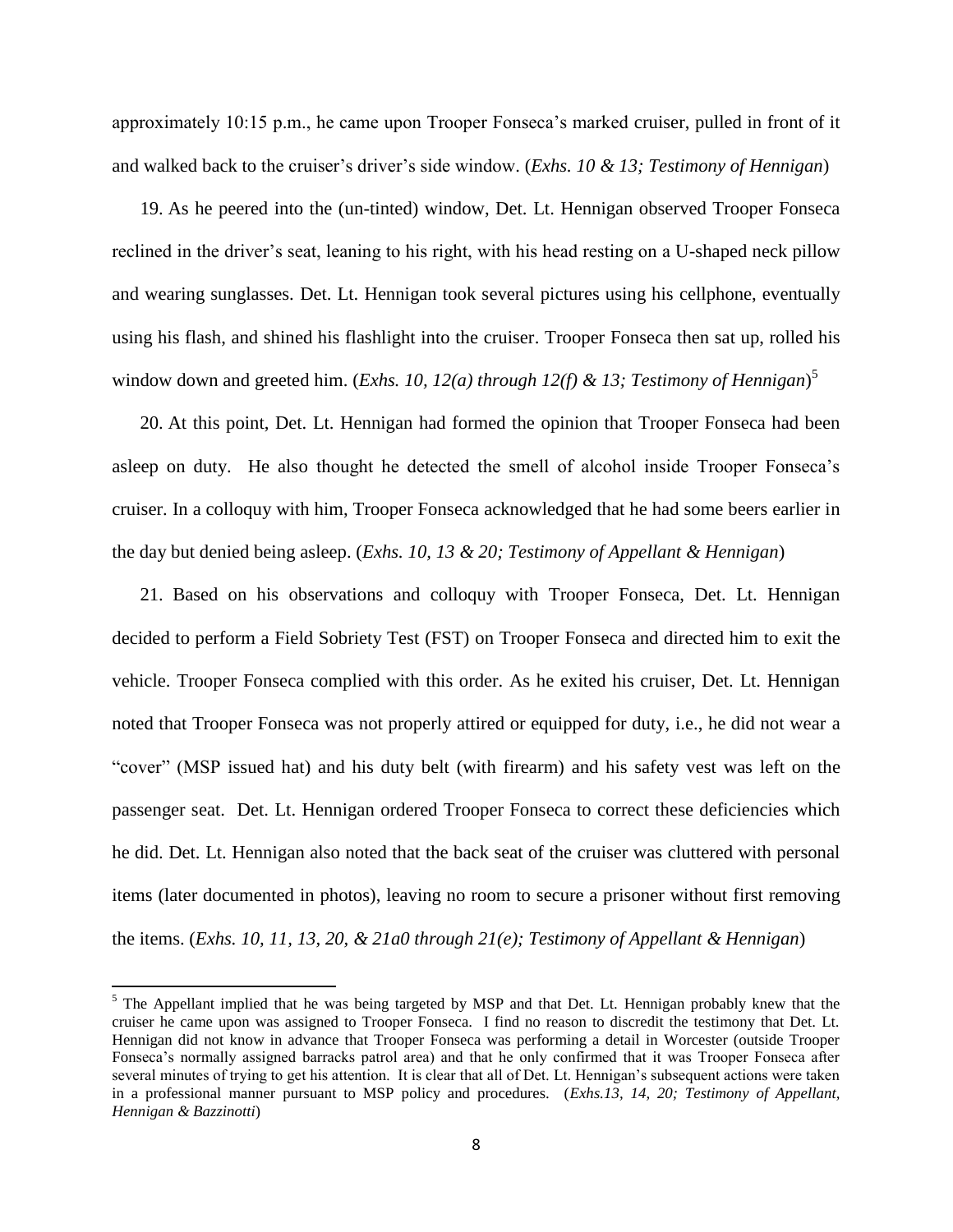22. Prior to performing the FST, Det. Lt. Hennigan contacted the nearby MSP Millbury barracks and requested a Trooper to witness the FST. The Troop C Patrol Supervisor on duty that night was Sergeant James Bazzinotti, who reported to the scene and observed the FST performed by Det. Lt. Hennigan. As a result of the FST, both Det. Lt. Hennigan and Sgt. Bazzinotti concluded that Trooper Fonseca was not intoxicated. (*Exhs. 10, 13, 14 & 20; Testimony of Appellant, Hennigan & Bazzinotti*)

23. Based on his observations, Det. Lt. Hennigan concluded that Trooper Fonseca was unfit for duty. Although not intoxicated, Trooper Fonseca was found out-of-uniform and asleep while on detail duty and did appear to have the odor of an alcoholic beverage on his breath from his prior drinking. At 11:15 p.m., on Det. Lt. Hennigan's order, Trooper Fonseca was temporarily relieved from duty for the remainder of his shift and allowed to drive home in his MSP cruiser. (*Exhs. 10, 11, 13, 14 & 20; Testimony of Appellant, Hennigan and Bazzinotti*)

24. Det. Lt. Hennigan documented his September 28, 2015 encounter with Trooper Fonseca that day via a "Paid Detail Inspection Form" (SP381) directed to the Troop C Commanding Officer, and a "To/From" directed to all supervisors from Trooper Fonseca's station commander (Lt. Blaney), through the Troop H commander (Major Risteen) and the commander of the Division of Field Services (Lt. Col. Amodeo), as well as senior officers in the MSP Division of Standards & Training and Internal affairs Section. (*Exhs. 10 & 11; Testimony of Hennigan*)

#### The MSP Internal Affairs Investigation

25. By "To/From" dated October 1, 2015 from MSP Internal Affairs Section Det. Lt. Timothy Bombard, Trooper Fonseca was duly informed he was the subject of an Internal Affairs Investigation (#2015-0038) that was "initiated after Detective Lieutenant Steven Hennigan . . . deemed you Unfit For Duty on September 28, 2015 . . . while on a detail on Route 290 . . .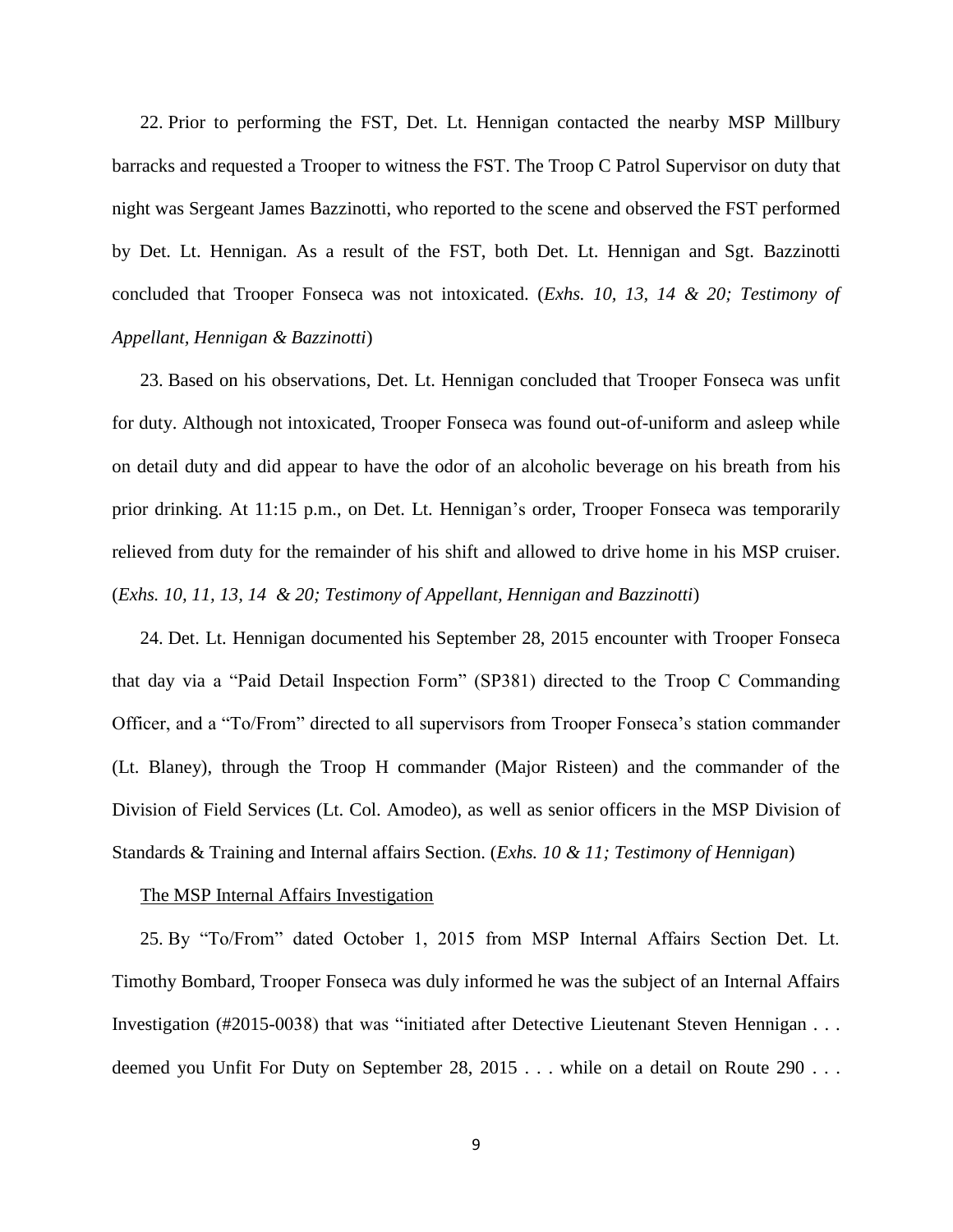[alleging] that you were sleeping on the detail, not in proper uniform and without issued use of force equipment, had the odor of an alcoholic beverage on your breath, were inattentive to your duties, had non-issued items in your cruiser and that the interior of your cruiser was cluttered and in unsatisfactory condition." The notice also attached a copy of Det. Lt. Hennigan's September 28, 2018 "To/From" regarding these allegations. (*Exh. 19*)

26. The initial investigation into the September 28, 2015 encounter with Det. Lt. Hennigan soon expanded to include additional allegations, including Trooper Fonseca's prior alleged misconduct on August 20, 2015 during the Braintree Detail and his subsequent alleged improper interactions with an optometrist whom he saw to document his request for accommodation for his poor night vision. (*Exhs. 15, 20, 22 through 33, 35 through 37, 40, 41, 46 & PHExh.48; Testimony of Appellant, Dr. R.V., C.C. &Bombard [via Trial Board Transcript]*} 6

27. Det. Lt. Bombard collected documents related to the Braintree Detail (*Exhs. 7, 8, 38 & 39*), the Worcester Detail (*Exhs. 10 through 12, 26*), Trooper Fonsenca's medical history (*Exhs. 23 & 40*) and his vision issues (*Exhs. 24, 25,29,30 through 32, 36, 37 & 41*). He conducted the following recorded interviews, along with Det. Lt. Timothy O'Leary::

- October 28, 2015 MSP Det. Lt. Steven Hennigan (*Exh. 13*)
- October 28, 2015 MSP Sgt. James Bazzinotti (*Exh. 14*)
- November 30, 2015 MSP Tpr. Castile Fonseca (first interview) (*Exh. 20*)
- **•** December 9, 2015 Dr. R.V., Optometrist  $(Exh. 27)$
- December 9, 2015 Christine C., Optometrist Office Manager(*Exh. 28*)
- December 9, 2015 MSP Lt. Craig McGary (*Exh. 9*)
- December 15, 2015 Dr. J.K., M.D., Surgeon (*Exh. 33*),
- February 10, 2016 MSP Tpr. Castile Fonseca (second interview) (Exh. 35)
- February 17, 2015 MSP Tpr. Sean Healy (Exh. 6)

Det. Lt. Bombard did not testify personally before the Commission, but his investigative reports

and excerpts from his Trial Board testimony were received in evidence. (*Exhs 15, 22 &.46*)

 $\overline{\phantom{a}}$  $6$  The investigation also looked into allegations that Trooper Fonseca had ben inattentive to duty while on a detail in Boston early in 2015, but the investigation concluded that there was insufficient evidence to prove such misconduct and Trooper Fonseca was not formally charged with any violations for such alleged behavior. (*Exhs. 5 & 15*)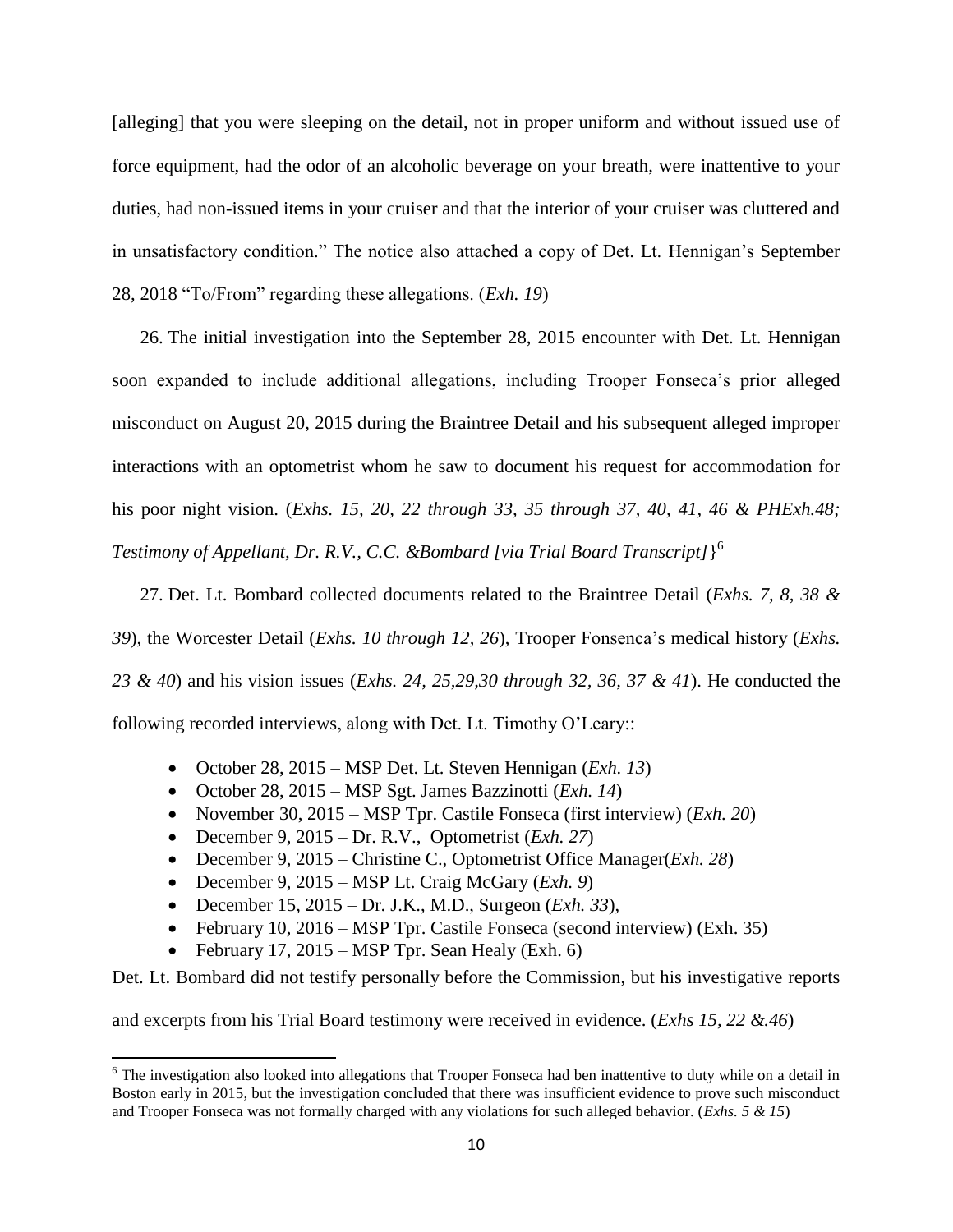### Trooper Fonseca's Medical History

28. During his first interview with Det. Lt. Bombard, Trooper Fonseca presented information that he had surgery for a chronic medical condition in March 2014 which the MSP knew, as it had allowed him an accommodation related to that surgery.. (*Exhs. 20, 23, 40 & 41)*

29. Trooper Fonseca told Det. Lt. Bombard that, "if [Det. Lt. Hennigan] smelled alcohol, I admitted to what I did" but, that it "could happen" that that the smell of alcohol seemed to linger longer due to the surgical procedure performed to address his medical condition. (*Exh. 20*).

30. Following the first interview with Trooper Fonseca, Det. Lt. Bombard interviewed Dr. John Kelly, M.D., the surgeon who performed the operation on Trooper Fonseca. Dr. Kelly explained that, as a result of the surgery, the effects of alcohol "hits [his] body quicker". Once in the blood stream, however, it metabolizes the same as anyone else. He had no reason to believe that the odor of alcohol would appear on the breath longer as a result of the surgery, but didn't claim to be an expert on that subject. (*Exh. 33*).

#### The Vision Issues

 $\overline{\phantom{a}}$ 

31. On November 17, 2015, prompted by notice that he would be interviewed by Internal Affairs in connection with the investigation of the Worcester Detail, Trooper Fonseca went to an optometrist office owned by Dr. R.A.J., located in a well-known eyewear chain store in Marlboro. He saw Dr. R.V., who then worked part-time at that office and part-time in Rhode Island. (*Exhs.20, 24, 27, 29 through 32, 35; PHExh 46; Testimony of Appellant & Dr. R.V.*)<sup>7</sup>

32. The purpose of Trooper Fonseca's visit to the optometrist was to address his severe reaction to bright lights and glare, both during the day and at night, which he had experienced for many years and, according to him, explained why he would have been wearing sunglasses while

 $^7$  This was Trooper Fonseca's second eye exam at this location. He had been seen there once before on February 18, 2014 by a different optometrist. No records of that visit were produced. (*PHExh.48*)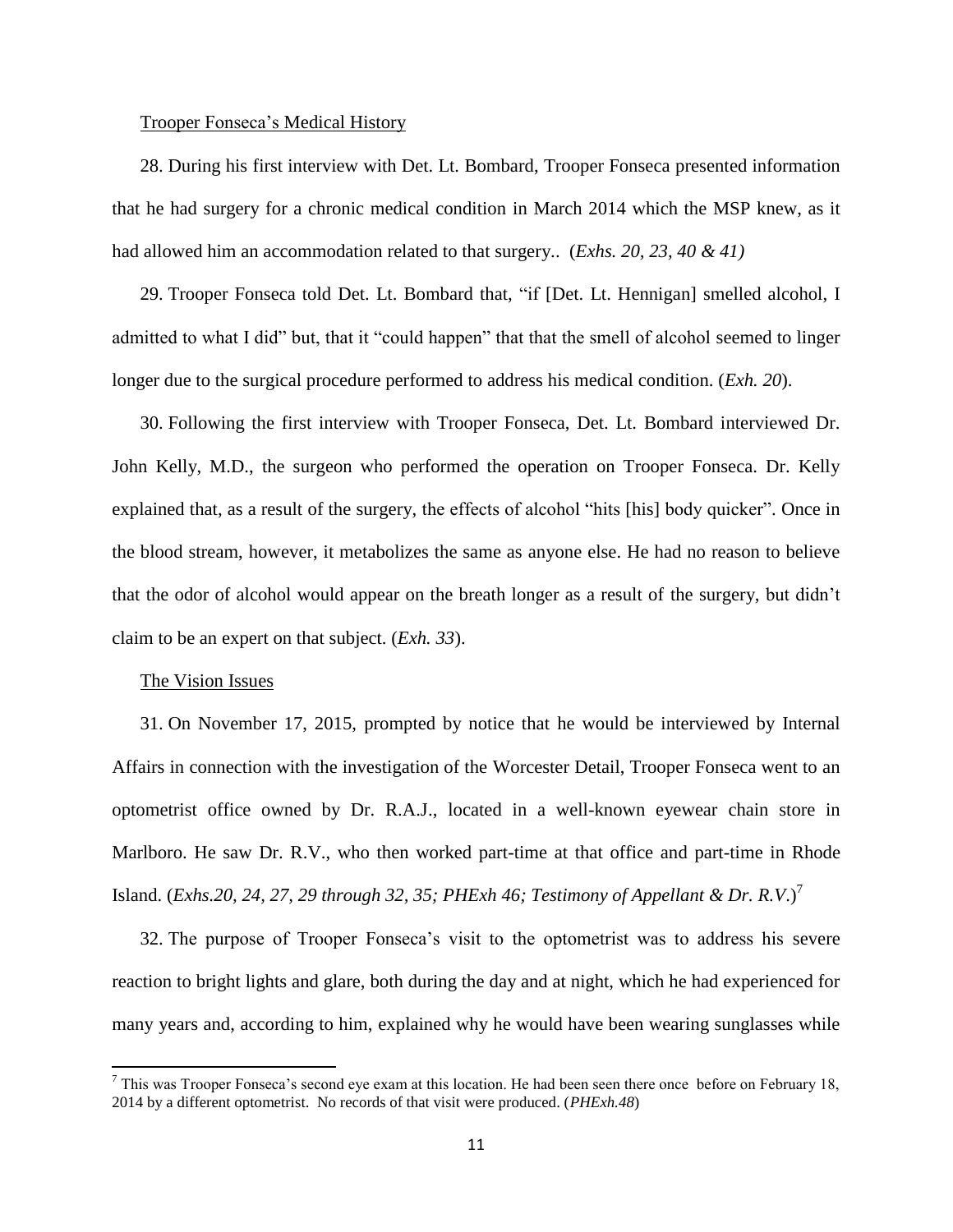sitting in (but never while operating) his cruiser at night during a detail. He identified himself as a Massachusetts State Trooper and explained his vision problems with glare and bright lights. He did not disclose the fact that he was under investigation for allegedly sleeping on duty. His main objective was to obtain a doctor's note that he could use to request that the MSP provide tinted windows for his cruiser to alleviate the glare. (*Exhs. 20, 22, 27 through 30, 35 & 46: Testimony of Appellant, Dr. R.V., Christine C. & Det. Lt. Bombard [via Trial Board Testimony]*)

33. After examining Trooper Fonseca, based on his self-reported complaints of photophobia and migraines, Dr. R.V. initially provided a simple, boilerplate note stating that Trooper Fonseca needed tinted windows on his cruiser, consistent with the forms Dr. R.V. had used in other similar circumstances in Rhode Island.<sup>8</sup> He also wrote a prescription for specially tinted lens to be used to block out night-time glare in the future that, unlike regular polarized sunglasses, could be used while driving day or night. (*Exh. 27 & 35; Testimony of Appellant & Dr. R.V.)*. 9

34. Trooper Fonseca used the prescription to purchase a pair of Oakley® True Digital Sun Tint™ (yellow) glasses at the affiliated eyewear store that same day and picked them up on December 4, 2015. However, he returned Dr. R.V.'s original note to the optometrist's office and requested a more detailed letter explaining the rationale for the need for tinted windows, as he thought MSP would require more information than Dr. R.V. had provided in his initial note. (*Exhs. 31 &35; Testimony of Appellant*)

35. In response to this request, Dr. R.V. dictated a new note which was typed by the office manager, Christine C., and delivered to Trooper Fonseca. This second note, dated 11/17/15, stated:

"Patient Castile Fonseca DOB [redacted] was seen today for an Eye Exam. During the exam it was found that Mr. Fonseca is very photophobic and also prone to ocular

 $\overline{\phantom{a}}$ 

<sup>8</sup> The initial note was not produced in evidence, but I find Trooper Fonseca's testimony about it credible. (*Exh. 31*)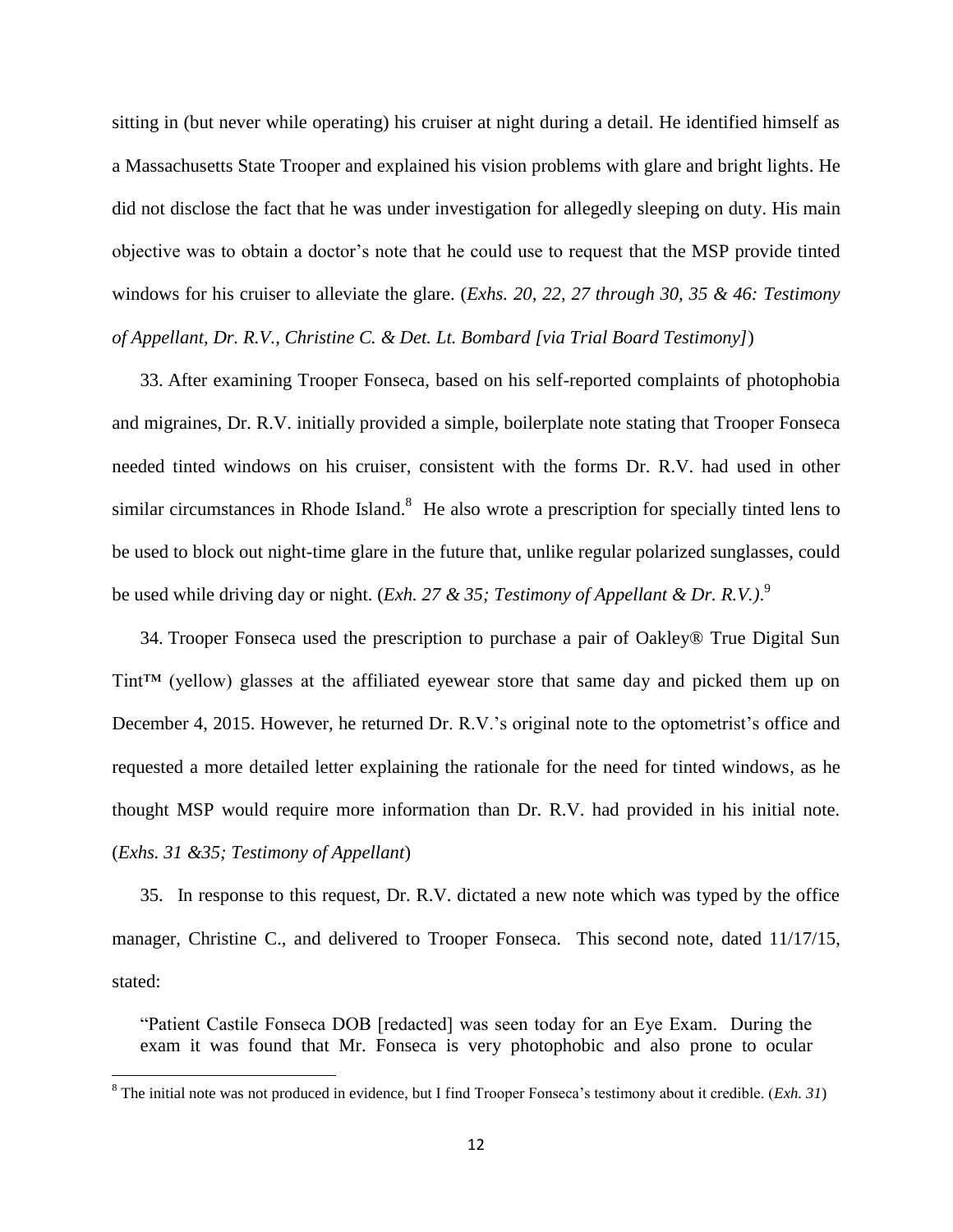migraines if exposed to bright lights All [sic] Mr. Fonseca has mild cataracts which gives him glare issues with bright lights. Due to these findings I feel Mr. Fonseca should wear a good pair of polarized sunglasses during the day and at night must have tinted windows on his work vehicle."

(*Exhs. 20 & 29(a); Testimony of Appellant, Dr. R.V. & Christine C*.)

36. When Trooper Fonseca picked up Dr. R.V.'s second note, he noticed the typo ("All" should be "Also") and asked Christine C. to fix the mistake. At first, Christine C. offered to "white out" the word "All" and write in "Also", but when Trooper Fonseca told her that "they're really strict at the Department and they wouldn't accept that unless if [sic] was typed." (*Exhs. 28 & 35; Testimony of Appellant & Christine C.*)

37. At that point, Christine C. and Christina S., another member of Dr. R.V.'s staff, collaborated to revise the note, making additional changes, primarily on the initiative of Christina S, which Christine C. described as "other little typos". Christine C. then typed a new note and, as Dr. R.V. had left for the day, and without Dr. R.V. seeing or approving the revisions, she photocopied his signature from the prior letter and affixed it to the revised note that the two women had drafted. (*Exhs. 24, 29(b), 29(c), .28 & 30; Testimony of Dr. R.V. & Christine*  $C<sub>1</sub><sup>10</sup>$ 

38. As revised by Christine C. and Christina S. the new note stated:

"Patient Casille Fonseca DOB [redacted] was seen today for a routine eye exam. During the eye exam it was found that Mr. Fonseca is very photophobic and is prone to ocular migraines if exposed to bright lights. Also Mr. Fonseca has mild cataracts which gives him glare issues with bright lights. Due to these findings, I feel Mr. Fonseca should wear a good pair of polarized sunglasses during the day and night. He also must have tinted windows on his work vehicle."

# (*Exhs 20 & 24; Testimony of Appellant*)

 $\overline{\phantom{a}}$ 

39. At his November 30, 2015 interview, Trooper Fonseca presented a copy of the revised note he received. Save for the correction to the typo he requested, until Det. Lt. Bombard started

 $10$  Little information was provided about Christina S. who did not testify at the Commission hearing.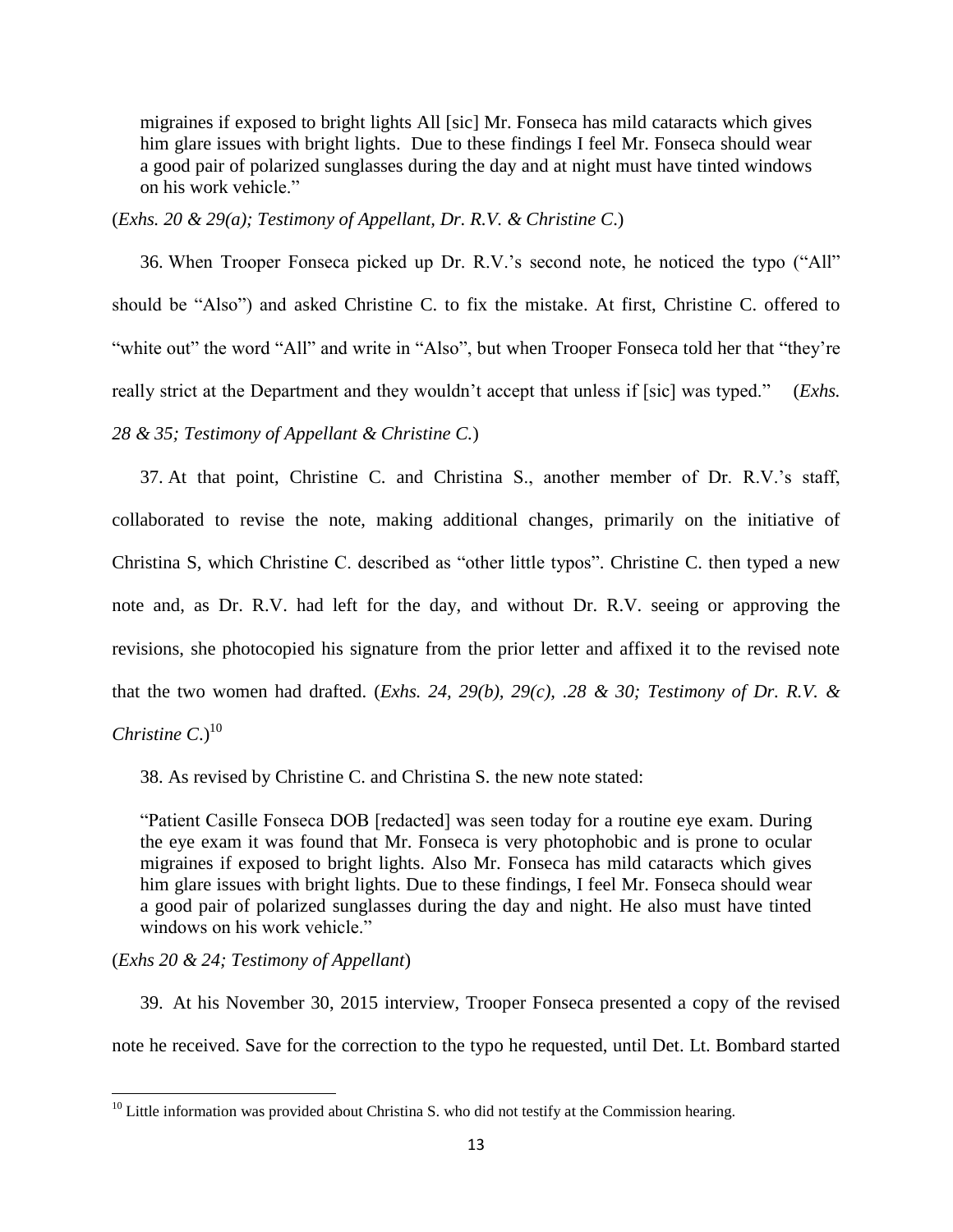to read the note to him, he had not noticed the other changes made by Christine C. and Christina S. from the prior draft. (*Exhs. 20, 22; Testimony of Appellant*)

40. At Det. Lt. Bombard's request, Trooper Fonseca executed a release authorizing the MSP to contact Dr. R.V.'s office to obtain his medical records and further information related to his eye examination and the note he provided. (*Exhs. 20 & 25*)

41. Following his first investigatory interview, Trooper Fonseca contacted Dr. R.V. to "just let you know" that MSP would be seeking to get information from him about the note he had just provided to Det. Lt. Bombard. (*Exhs. 27, 35 & 46; Testimony of Appellant & Dr. R.V*.)

42. In anticipation of the interview, Dr. R.V. reviewed Trooper Fonseca's record, which lead him to realize that his note had been materially altered so that appeared to recommend wearing "polarized sunglasses" "during the day and night." Dr. R.V. vehemently denied that he did, or ever would, recommend wearing polarized sunglasses while driving at night. (*Exhs. 15, 22, 27, 30, 35 & 46; PHExh.48; Testimony of Appellant & Dr. R.V.*).

43. On December 8, 2015, Det. Lt. Bombard and Det. Lt. O'Leary conducted recorded interviews with Dr. R.V. and Christine C. at the offices of Dr. R.A.J., the optometrist/owner for whom they worked. The interviews were conducted in the presence of the Regional Manager of the national eyewear company. They also spoke with the optometrist/owner, Dr. R.A.J., but did not record that conversation. (*Exhs. 15, 27, 28 & 46; Testimony of Dr. R.V. & Christine C*.)

44. The optometrist/owner Dr. R.A.J. was visibly upset by the MSP investigator's visit. She told Det. Lt. Bombard that both Dr. R.V. and Christine C. were leaving her employ. She declined the MSP's request to interview Christina S. She told Det. Lt. Bombard that she was concerned about the "liability thing" and requested that any future contact with her office or employees be directed through her attorney. (*Exhs. 15 & 46*)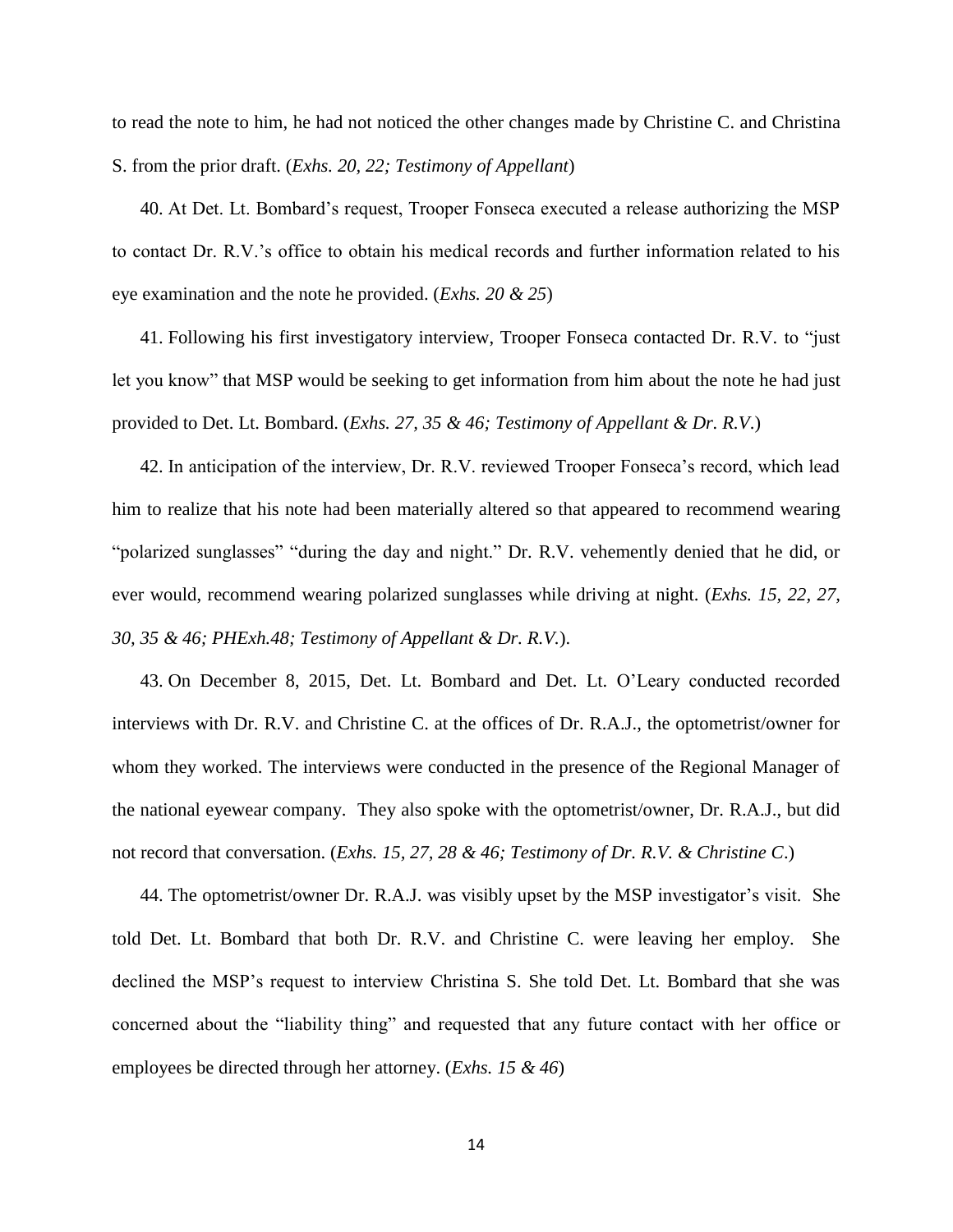45. During his recorded interview, Dr. R.V. recalled speaking with Trooper Fonseca just before the MSP investigators' visit. He did recall bringing up the differences in the note he had authorized and the revised one that Trooper Fonseca said he had given to the MSP. Dr. R.V. said Trooper Fonseca said something to the effect to "go" with the revised version because it "was the letter they had.". When asked if Trooper Fonseca tried to "sway you either way to say anything in particular", however, Dr. R.V. said:

"No, not really. He just said . . . they're coming in, they're gonna ask some questions and just tell them that these are my complaints I had and . . .that's really all he said."

(*Exhs. 27 & 35: Testimony of Appellant & Dr. R.V.*) 11

46. By Certified Mail letter dated December 17, 2015, Dr. R.A.J.'s office notified Trooper Fonseca that "the letter from 11/17/2015 about needing sunglasses and tinted windows was an incorrect letter. The letter that you received was not approved or signed by Dr. [R.V.]. We are sending you a copy of the correct letter with this mailing." Enclosed was an identical copy of the initial version of the note (Finding No. 35). (*Exhs. 29(a) & PHExh.48*)

47. By To/From dated January 6, 2016, sent through the Troop H chain of command, Trooper Fonseca made a "Request for Permission to Install Window Tinting", to which he attached the initial version of Dr. R.V.'s note (with the typo "All" for "Also" included) enclosed with the optometrist's Certified Mail letter dated December 17, 2015 and called the "correct letter" (Finding Nos. 35 & 46) as support for his request the window tint." (*Exhs. 36 & 37*)<sup>12</sup>

48. The second recorded interview of Trooper Fonseca on February 10, 2016 focused on the validity of the diagnosis of Trooper Fonseca's vision issues, the inconsistent notes he received from the optometrist and his efforts to contact Dr. R.V. between the first recorded interview

 $\overline{a}$ 

 $11$  I find that Trooper Fonseca did not intend that Dr. R.V. represent that he was recommending sunglasses for night driving. He knew that the MSP would never allow driving at night with polarized sunglasses (as opposed to his wearing them to reduce glare when stationary at a detail).. (*Testimony of Appellan*t)

<sup>12</sup> The MSP took no action on this request. (*Exhs. 35; Testimony of Appellant*)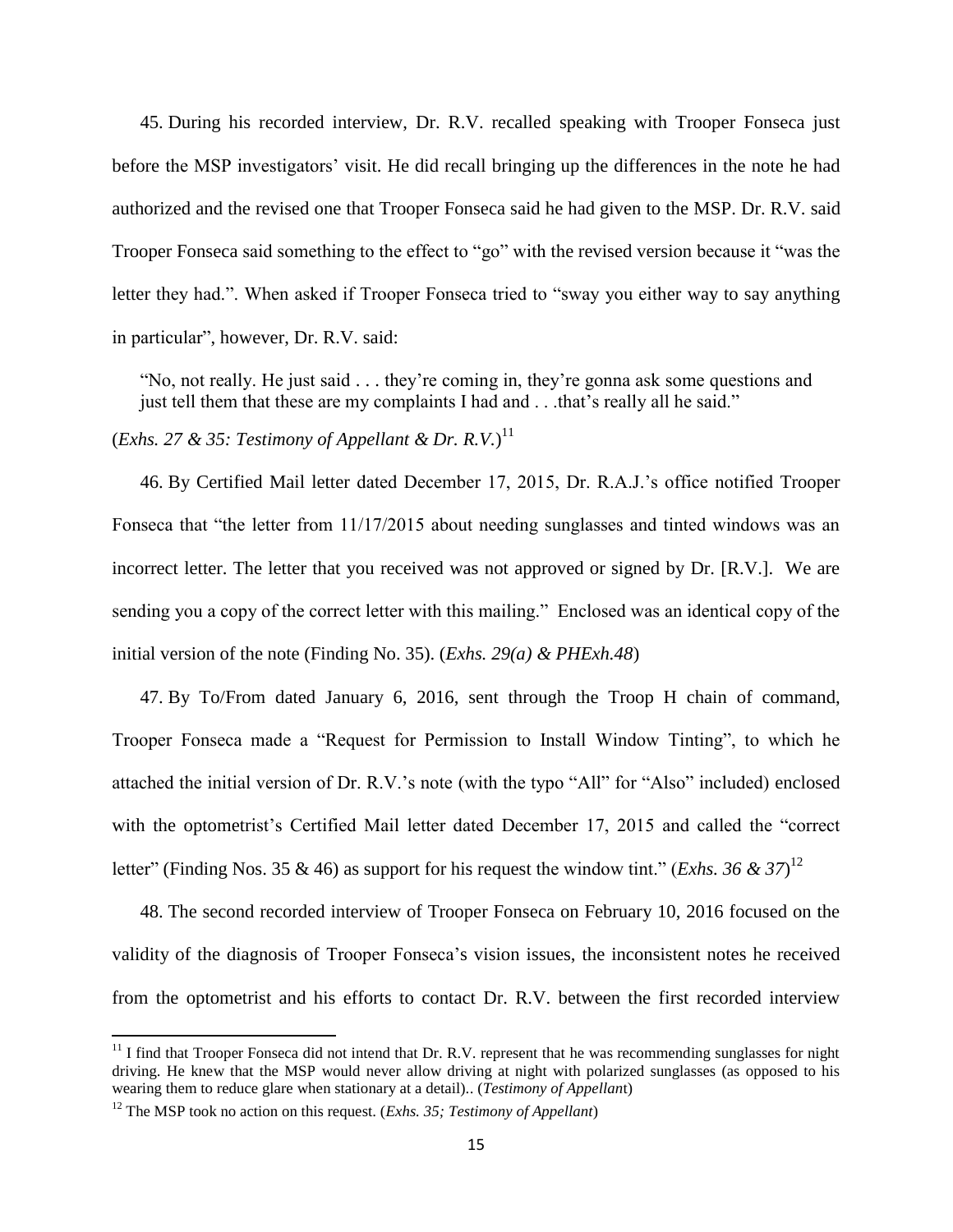(November 30, 2015) and the interviews with Dr. R.V. and Christine C. (December 8, 2015). Trooper Fonseca brought with him the tinted eyeglasses that he was prescribed to wear at night to reduce glare.<sup>13</sup> He maintained his position that, save for the typo he found, he did not "orchestrate" changes in the letter at any time (specifically, he disputed "one thousand percent" the suggestion that he asked to have the letter include permission to wear polarized sunglasses at night). He admitted that he made several attempts to speak to Dr. R.V. after learning that the MSP would be contacting him, but did not recall how many tries it took to reach him. (*Exh. 35*)

49. On March 23, 2016, Trooper Fonseca was examined by an ophthalmologist, Dr. E.A.S.,

MD, who opined, in part:

"The patient . . . is a Massachusetts State Trooper who works both daytime and night work details. . . . He has recently been wearing tinted eyeglasses with some symptomatic relief. At night, he wears a yellow tint which screens out blue and ultraviolet light and during the day he wears a more standard darkening sunglass."

"A complete eye examination was performed. . . ."

"DIAGNOSIS: The present diagnosis is long standing photophobia . . ., associated with dry eyes and mild lens changes. . . .[H]e should be able to perform full work even without glare protection [sic] however, his comfort appears to be enhanced by tinted lenses. I don't expect the condition will improve or worsen . . . He may benefit from a dry eye treatment."

(*Exh. 41; Testimony of Appellant*)

 $\overline{\phantom{a}}$ 

## MSP Disciplinary Proceedings

50. By To/From dated April 15, 2016, Det. Lt. Bombard reported the results of his IA

investigation. After a twenty-one page statement of the facts, Det. Lt. Bombard concluded that

twelve of the fourteen allegations of Trooper Fonseca's misconduct were sustained. (*Exh. 15*) 14

<sup>&</sup>lt;sup>13</sup> At the Commission hearing, Trooper Fonseca seemed to equate tinted prescription lens with "polarized" lenses, which I construe as a layperson's misunderstanding of the undisputed technical differences between them, as explained by Dr. R.V.. (Testimony of Appellant & Dr. R.V.)

 $14$  The two allegations of misconduct that were not sustained included: (1) the complaint that Trooper Fonseca had maintained his cruiser in "cluttered and unsatisfactory condition" and (2) the allegation of inattention to duties during a detail in Boston in early 2015. (Exh. 15)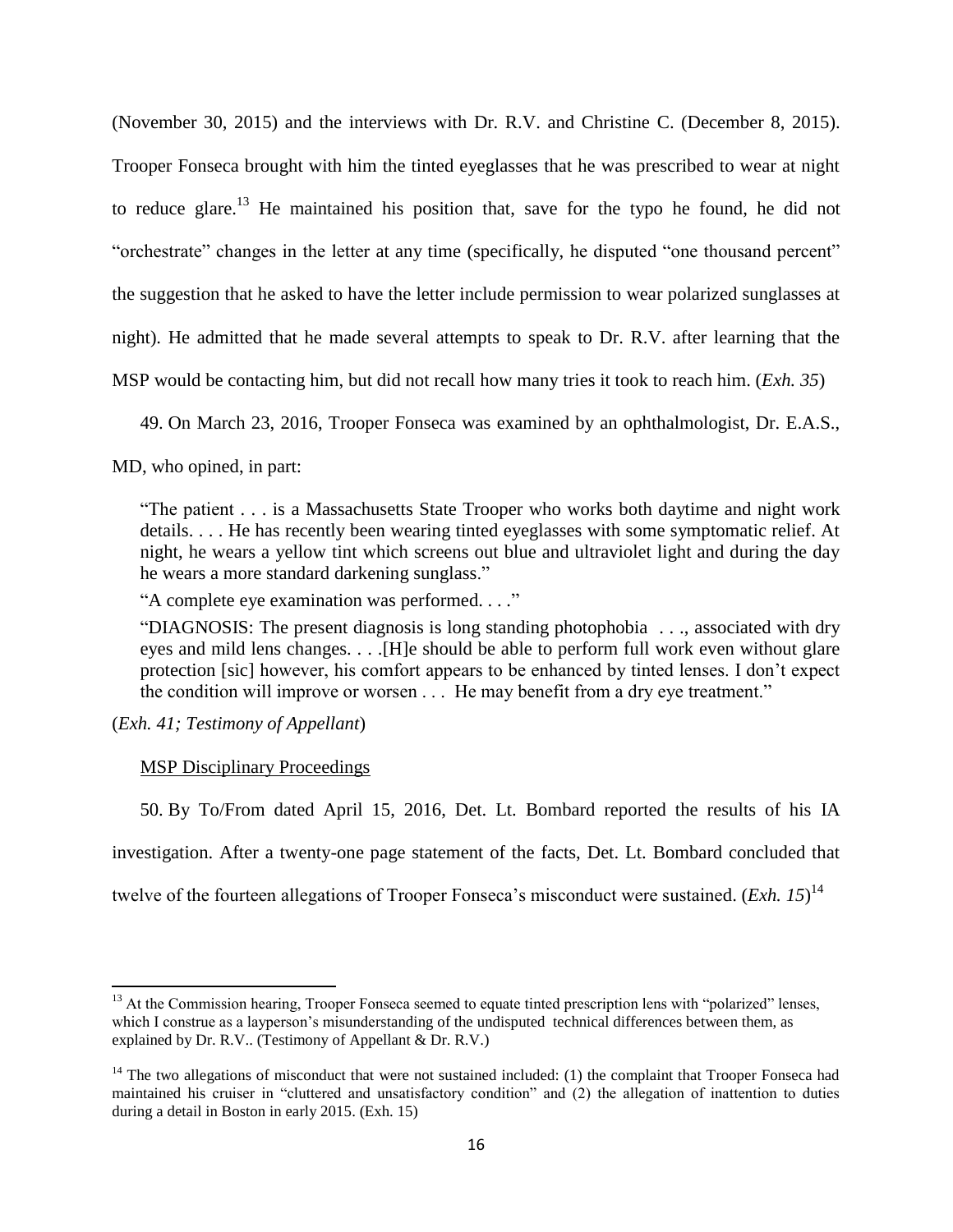51. Following the IA report, an MSP "Charge Sheet" charged Trooper Fonseca with violation

of four Rules and Regulations for the governance of the MSP, as follows:

Charge I – Article 5.2 (Unbecoming Conduct) – Failing to conduct himself in such manner as to reflect most favorably upon himself and the MSP; and in doing so brought the MSP into disrepute, reflected discredit upon himself as a member of the MSP, and/or impaired the operation, efficiency, or effectiveness of the MSP or the member.

Specification I – Misrepresented to Dr. R.V. the purposes of the medical letter requested on or about November 17, 2015

Specification  $II$  – Improperly requested Dr. R.V.'s staff make changes to the medical letter written on November 17, 2015.

Specification III – Improperly asked Dr. R.V. to make misrepresentations to IA investigators.

Charge II – Article 5.8 (Unsatisfactory Performance) – Unwilling or unable to perform assigned tasks, and/or failure to conform to work standards established for the members rank, title, or position.

Specification I – Sleeping and/or inattentive to duty (wearing sunglasses at night and utilizing a neck pillow) on 9/28/15 paid detail in Worcester.

Specification  $II$  – Failing to wear appropriate uniform parts and issued use of force equipment on 9/28/15 paid detail in Worcester.

Specification III – Sleeping and/or inattentive to duty on 8/20/15 paid detail in Braintree. Charge III – Article 5.10 (Alcoholic Beverages and Drugs)

Specification I - Appearing for or on-duty with odor of alcoholic beverage on his breath on 9/28/15 paid detail in Worcester.

Charge IV – Article 5.27 (Truthfulness) – Failing to be truthful at all times

Specification I – Indicating he did not consume alcoholic beverages on a Medical History Questionnaire provided to his optometrist.

Specification II – In IA interview, denied requesting changes to Dr. R.V.'s 11/17/15 note. Specification III – In IA interview, stating he was unaware of changes to Dr. R.V.'s note.

Specification IV – In IA interview, stating he was unaware of IA meeting with Dr. R.V. Specification V – In IA interview, stating his paid detail position was "half mile or more"

away from the spot of the "rollover crash" on August 20, 2015 on Route 93 in Braintree.

(*Exhs. 1 & 5*)

52. On November 30, 2016, and MSP Trial Board convened and heard evidence on the

charges asserted against Trooper Fonseca. Trooper Fonseca was present and was represented by

counsel but did not testify. (*Exhs. 2 through 4 & 43; Testimony of Appellant*)

53. On December 13, 2016, the Trial Board issued its Finding and Recommendations,

concluding that Trooper Fonseca was guilty on all offenses, save for Charge 1/Specification III

(allegedly ordering Dr. R.V. to make misrepresentations to IA investigators) and Charge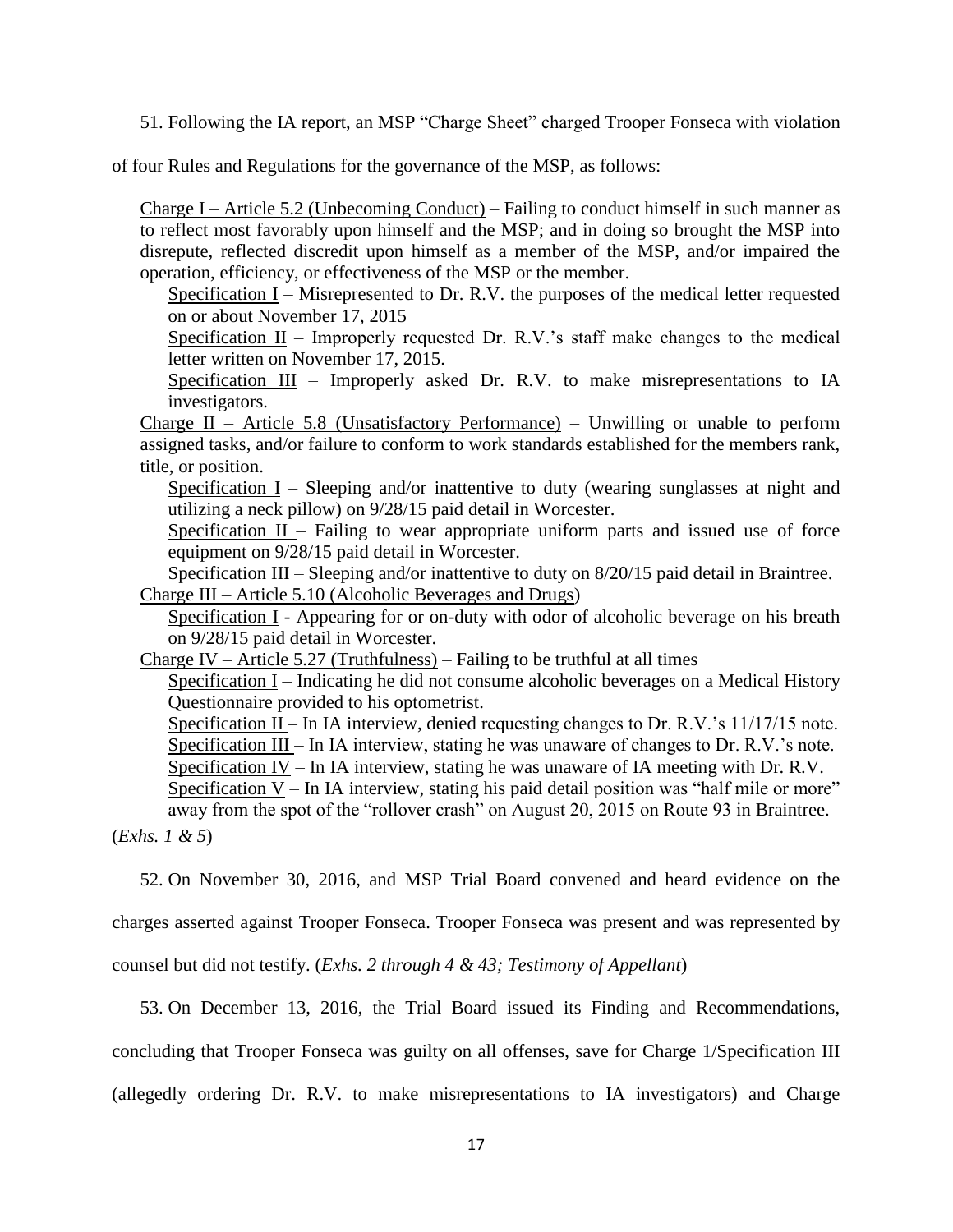IV/Specification I (alleged misrepresentation about consumption of alcohol on optometrist's Medical Questionnaire). The Trial Board recommended that Trooper Fonseca be suspended without pay for 60 days (Charge  $1$  – Unbecoming Conduct and Charge  $3$  – Alcohol & Drugs), 180 days (Charge 2 – Unsatisfactory Performance) and 270 days (Charge 4 – Truthfulness), the suspensions on all offenses to run concurrently. (*Exhs. 2 through, 4 & 43*) 15

54. On January 5, 2017, MSP Colonel/Superintendent McKeon approved the findings of the Trial Board and ordered that Trooper Fonseca be suspended without pay for a total of 270 days, beginning January 15, 2017 through and including October 11, 2017. (*Exhs. 44 & 45*).

55. This appeal to the Commission duly ensued. (*Claim of Appeal*)

#### Findings Concerning Alleged Bias

 $\overline{a}$ 

56. By complaint with the MSP Harassment Unit, Trooper Fonseca asserted that Det. Lt. Hennigan's handling of the Worcester Detail incident on September 28, 2015, and the ensuing IA investigation, was retaliation for Trooper Fonseca's giving testimony in support of another trooper's prior, unrelated harassment claim. (*Testimony of Appellant & Det. Lt. Hennigan*)

57. Det. Lt. Hennigan and Trooper Fonseca were classmates at the Police Academy. They had little interaction since graduating in 1992. In 2006 or 2007, Det. Lt. Hennigan was sent to investigate a cruiser accident involving Trooper Fonseca for which he found Trooper Fonseca not responsible. The only other incident between them occurred about a year or two prior to the Worcester Detail incident, when Det. Lt. Hennigan counseled Trooper Fonseca after finding his rear view mirror covered over with "Post-It" notes blocking the view. (*Testimony of Det. Lt. Hennigan*)

<sup>&</sup>lt;sup>15</sup> According to the MSP's Disciplinary Guidelines, the penalties for violations of the offenses for which the Trial Board found Trooper Fonseca guilty are as follows: (1) Charge I (Class B  $2<sup>nd</sup>$  offense – 10 to 60 days suspension without pay; (2) Charge II (Class C 3<sup>rd</sup> offense) – 15 day suspension to termination; (3) Charge III (Class B 2<sup>nd</sup> offense) – 10 to 60 day suspension; and (4) Charge IV (Class A 1<sup>st</sup> offense) – 30 day suspension to termination. (*Exh.4*)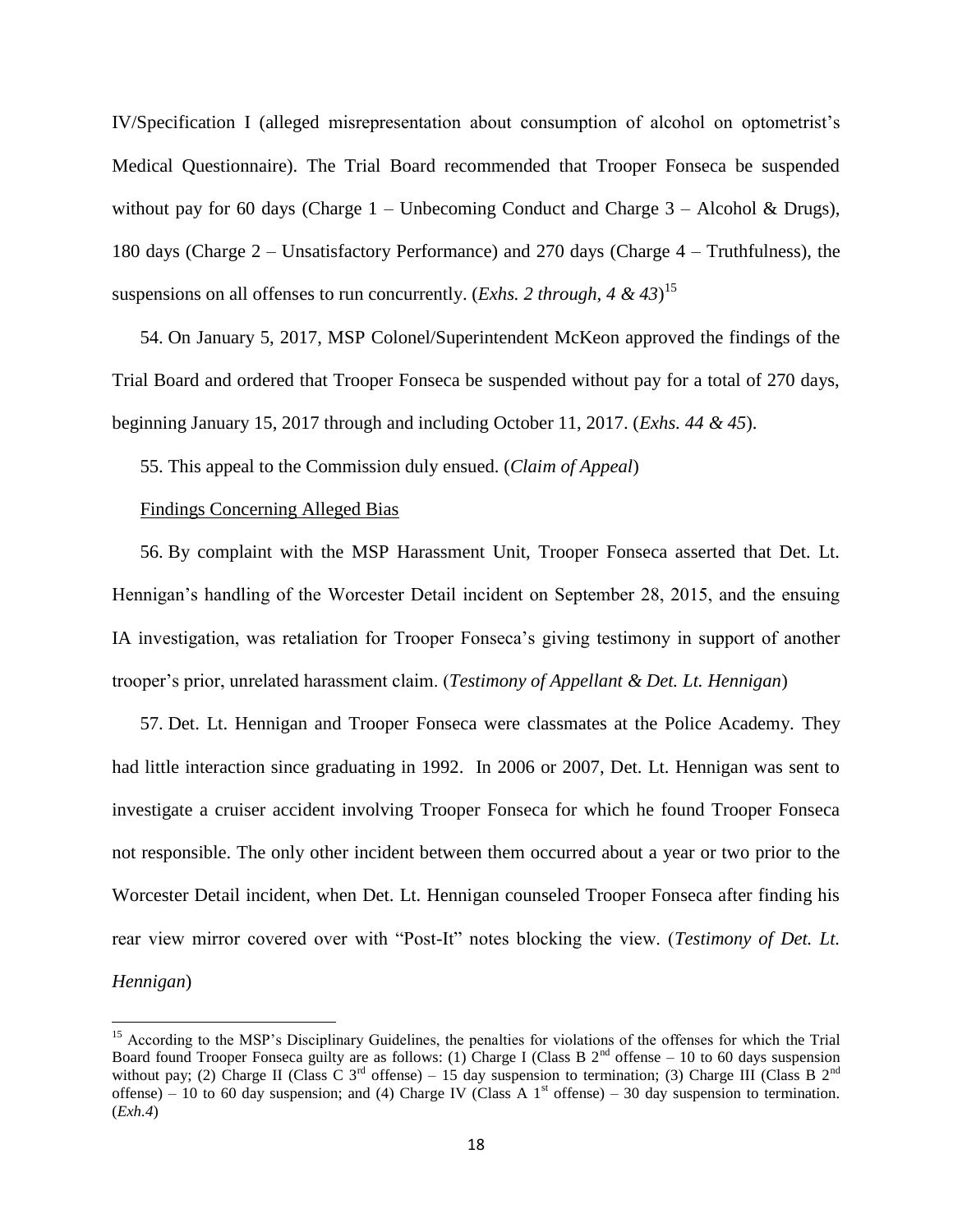58. The Harassment Unit (separate from the IA Unit) investigated Trooper Fonseca's complaint and exonerated Det. Lt. Hennigan of the harassment charges. (*Testimony of Det. Lt. Hennigan*)

59. During his cross-examination at the Commission hearing, Trooper Healy became exasperated with the questioning and, at one point, whispered a vulgar and offensive comment to the MSP counsel about Trooper Fonseca's attorney. I did not hear the comment, but Trooper Fonseca's attorney did hear it. Upon further questioning, Trooper Healy admitted to making the comment and acknowledged that his comment was inappropriate.. (*Testimony of Trooper Healy*)

#### **APPLICABLE LAW**

A tenured Massachusetts State Trooper aggrieved by a disciplinary decision imposed by the MSP pursuant to M.G.L.c.22C, §13, may appeal to the Commission for a de novo review under

G.L. c.31, §43, which provides:

*If the commission by a preponderance of the evidence determines that there was just cause for an action taken against such person it shall affirm the action of the appointing authority*, otherwise it shall reverse such action and the person concerned shall be returned to his position without loss of compensation or other rights; provided, however, *if the employee by a preponderance of evidence, establishes that said action was based upon harmful error in the application of the appointing authority's procedure, an error of law, or upon any factor or conduct on the part of the employee not reasonably related to the fitness of the employee to perform in his position, said action shall not be sustained*, and the person shall be returned to his position without loss of compensation or other rights. The commission may also modify any penalty imposed by the appointing authority. (*emphasis added*)

See, e.g., Leominster v. Stratton, 58 Mass.App.Ct. 726, 728, rev.den., 440 Mass. 1108 (2003);

Police Dep't of Boston v. Collins, 48 Mass.App.Ct. 411 (2000); Cambridge v. Civil Service

Comm'n, 43 Mass.App.Ct. 300, 304, rev.den., 426 Mass. 1102 (1997). McIsaac v. Civil Service

Comm'n, 38 Mass.App.Ct. 473, 477 (1995); Watertown v. Arria, 16 Mass.App.Ct. 331, rev

..den., 390 Mass. 1102 (1983).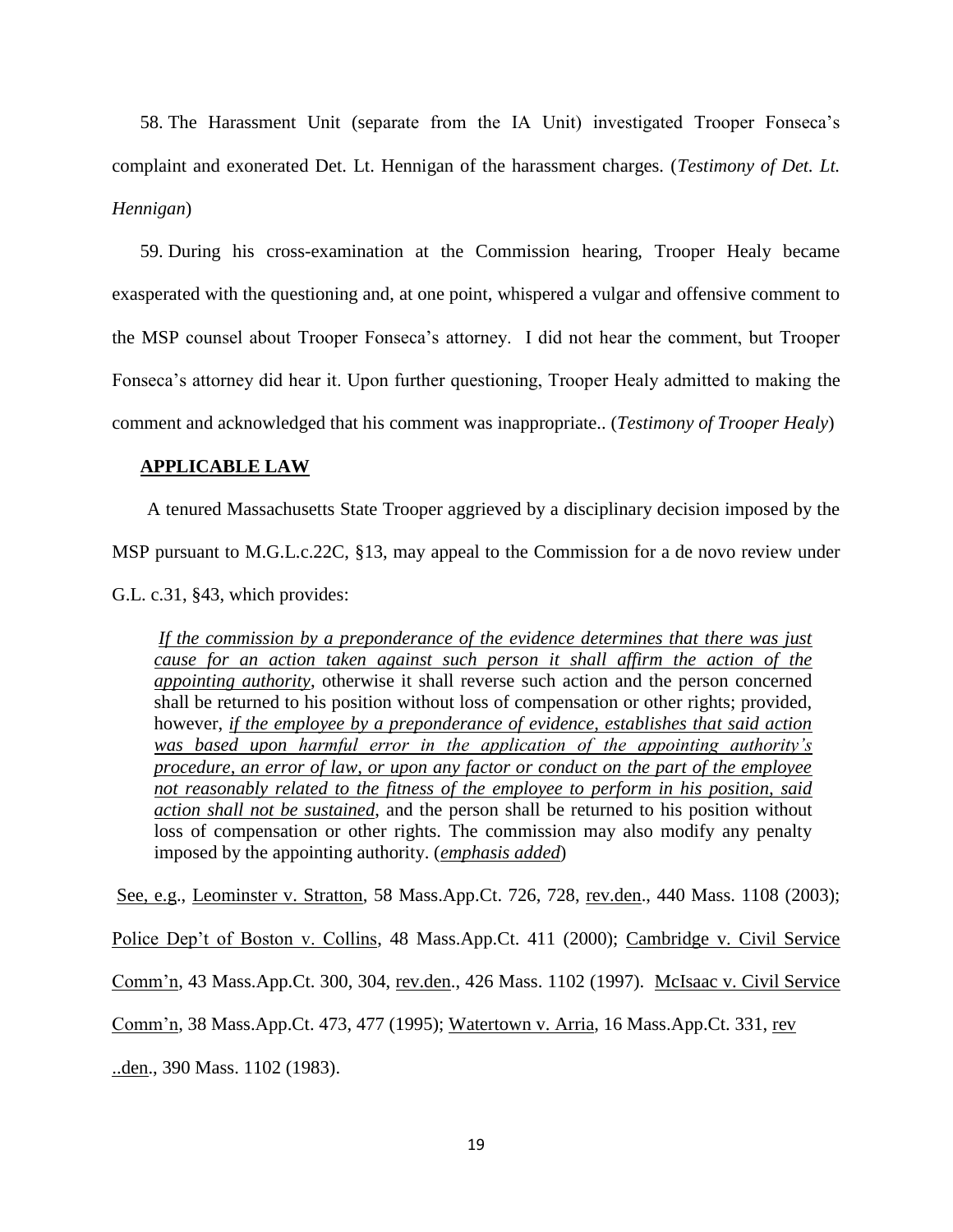Under Section 43, the Commission makes a de novo review "for the purpose of finding the facts anew." Town of Falmouth v. Civil Service Comm'n, 447 Mass. 814, 823 (2006) and cases cited. The role of the Commission is to determine "whether the appointing authority has sustained its burden of proving that there was reasonable justification for the action taken by the appointing authority." City of Cambridge v. Civil Service Comm'n, 43 Mass.App.Ct. 300, 304, rev.den., 426 Mass. 1102 (1997). See also City of Leominster v. Stratton, 58 Mass.App.Ct. 726, 728, rev.den., 440 Mass. 1108 (2003); Police Dep't of Boston v. Collins, 48 Mass.App.Ct. 411, rev.den., 726 N.E.2d 417 (2000); McIsaac v. Civil Service Comm'n, 38 Mass.App.Ct. 473, 477 (1995); Town of Watertown v. Arria, 16 Mass.App.Ct. 331, rev.den., 390 Mass. 1102 (1983).

An action is "justified" if it is "done upon adequate reasons sufficiently supported by credible evidence, when weighed by an unprejudiced mind; guided by common sense and by correct rules of law." Commissioners of Civil Service v. Municipal Ct., 359 Mass. 211, 214 (1971); City of Cambridge v. Civil Service Comm'n, 43 Mass.App.Ct. 300, 304, rev.den., 426 Mass. 1102 (1997); Selectmen of Wakefield v. Judge of First Dist. Ct., 262 Mass. 477, 482 (1928) The Commission determines justification for discipline by inquiring, "whether the employee has been guilty of substantial misconduct which adversely affects the public interest by impairing the efficiency of public service." School Comm. v. Civil Service Comm'n, 43 Mass.App.Ct. 486, 488, rev.den., 426 Mass. 1104 (1997); Murray v. Second Dist. Ct., 389 Mass. 508, 514 (1983)<sup>16</sup>

The Commission is guided by "the principle of uniformity and the 'equitable treatment of similarly situated individuals' [both within and across different appointing authorities]" as well

 $\overline{\phantom{a}}$ 

<sup>&</sup>lt;sup>16</sup> The "just cause" standard applicable to disciplinary decisions is distinct from the standard calling for more deference to appointing authorities in hiring decisions which come to the Commission under a different section of the Civil Service Law (G.Lc.31,§2(b))."We think that the standards are materially different. Simply put, a municipality should be able to enjoy more freedom in deciding whether to appoint someone as a new police officer that in disciplining an existing tenured one." See "Memorandum and Order on the Plaintiff's Motion for Judgment on the Pleadings", City of Attleboro v. Massachusetts Civil Service Comm'n, C.A. BRCV2011-00734 (MacDonald, J), citing City of Beverly v. Civil Service Comm'n, ,78 Mass.App.Ct.182,191 (2010).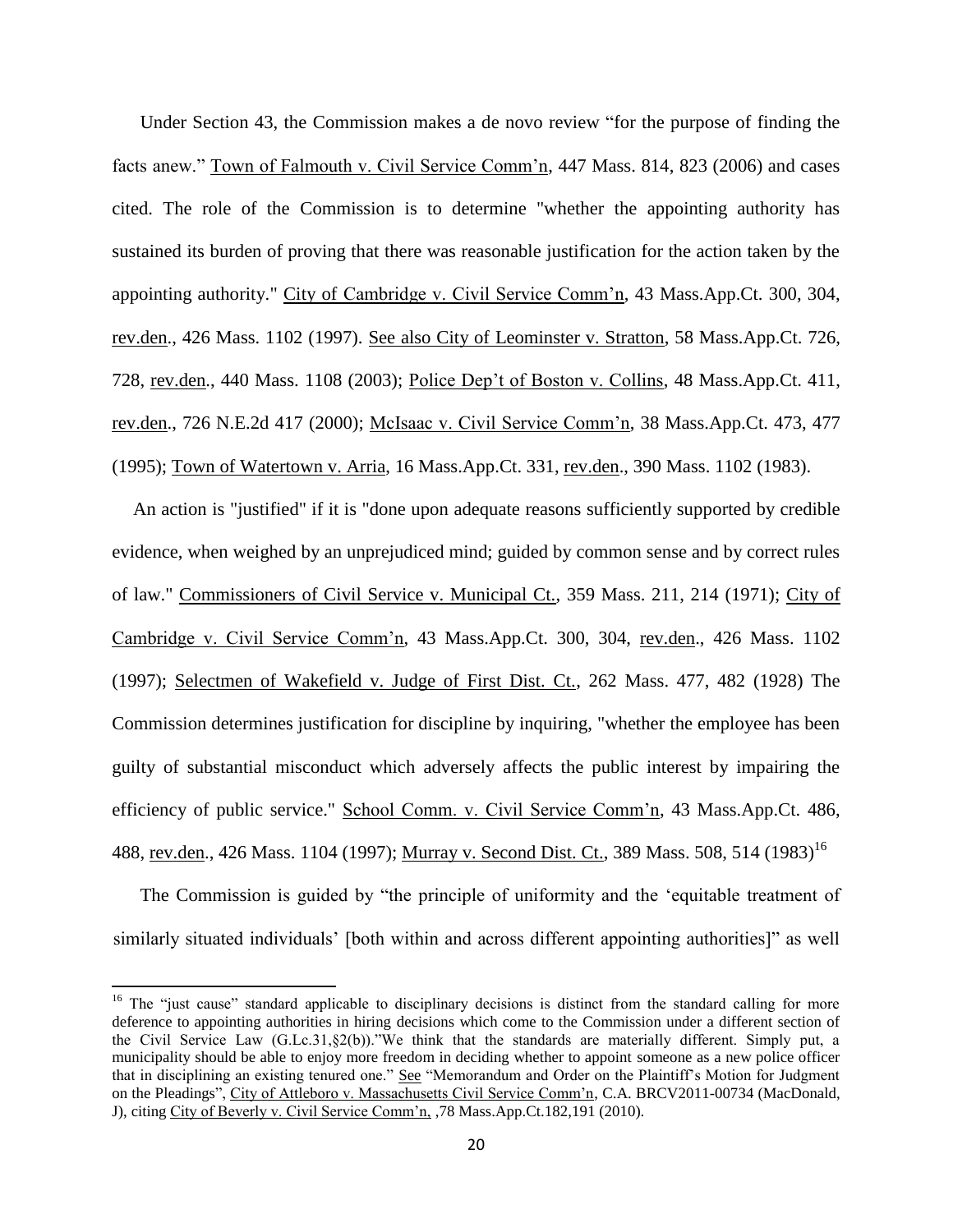as the "underlying purpose of the civil service system 'to guard against political considerations, favoritism and bias in governmental employment decisions.' " Town of Falmouth v. Civil Service Comm'n, 447 Mass. 814, 823 (2006) and cases cited. It is also a basic tenet of "merit principles" which govern civil service law that discipline must be remedial, not punitive, designed to "correct inadequate performance" and "separating employees whose inadequate performance cannot be corrected." G.L. c.31,§1.

The Commission does recognize that law enforcement officers are vested with considerable power and discretion and must be held to a high standard of conduct, especially when it comes to the exercise of their authority. "Police officers are not drafted into public service; rather they compete for their positions. In accepting employment by the public, they implicitly agree that they will not engage in conduct which calls into question their ability and fitness to perform their official responsibilities." Police Comm'r v. Civil Service Comm'n, 22 Mass.App.Ct. 364, 371, 494 N.E.2d 27, 32 rev.den. 398 Mass. 1103, 497 N.E.2d 1096 (1986).

The Commission is entitled to "due weight for its experience, technical competence, and specialized knowledge, as well as to the discretionary authority conferred upon it. . . . This standard . . . is highly deferential to the agency on questions of fact and reasonable inferences drawn therefrom.' " Brackett v. Civil Service Comm'n, 447 Mass. 233, 241-42 (2006) and cases cited. It is the purview of the hearing officer to determine credibility of testimony presented to the Commission. See, e..g., Covell v. Dep't of Social Services, 439 Mass. 766, 787 (2003) Leominster v. Stratton, 58 Mass.App.Ct. 726, 729 (2003) See Embers of Salisbury, Inc. v. Alcoholic Beverages Control Comm'n, 401 Mass. 526, 529 (1988); Doherty v. Retirement Bd. Of Medford, 425 Mass. 130, 141 (1997). The Commission takes account of all credible evidence in the entire administrative record, including whatever would fairly detract from the weight of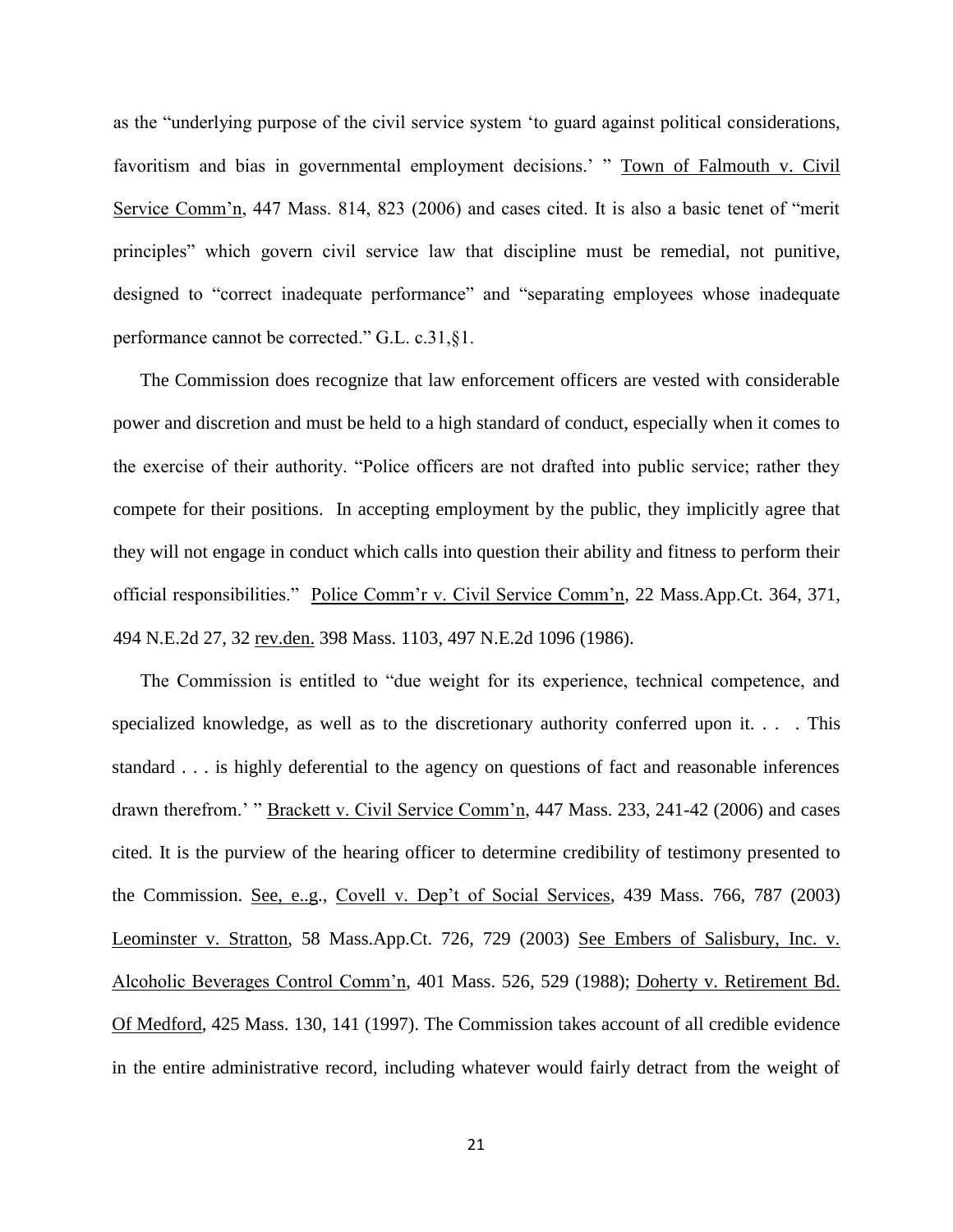any particular supporting evidence. See, e.g., Massachusetts Ass'n of Minority Law Enforcement Officers v. Abban, 434 Mass. 256, 264-65 (2001).

G.L.c.31, Section 43 also vests the Commission with "considerable discretion" to affirm, vacate or modify discipline but that discretion is "not without bounds" and requires sound explanation for doing so. See, e.g., Police Comm'r v. Civil Service Comm'n, 39 Mass.App.Ct. 594, 600 (1996) ("The power accorded to the commission to modify penalties must not be confused with the power to impose penalties ab initio . . . accorded the appointing authority")

*"[T]he power to modify is at its core the authority . . . to temper, balance, and amend*. *The power to modify penalties permits the furtherance of uniformity and equitable treatment of similarly situated individuals*. *It must be used to further, and not to frustrate, the purpose of civil service legislation, i.e., 'to protect efficient public employees from partisan political control'* . . [Citations]"

Id., (*emphasis added*). See also Town of Falmouth v. Civil Service Comm'n, 447 Mass. 814, 823 (2006), quoting Watertown v. Arria, 16 Mass.App.Ct. 331, 334 (1983).

### **SUMMARY OF CONCLUSION**

Applying these principles to the facts presented in this appeal, the MSP has just cause to discipline Trooper Fonseca. By a preponderance of the evidence, the MSP proved that, by his unprofessional behavior and inattention to duty in Braintree on August 20, 2015 and in Worcester on September 28, 2015, Trooper Fonseca violated MSP rules of conduct expected of him, namely, Article 5.8 (Unsatisfactory Performance) and Article 5.10.4 (Alcoholic Beverages and Drugs). The MSP also met its burden to prove by a preponderance of evidence that Trooper Fonseca violated MSP Rule 5.27 (Truthfulness) by his statements to IA investigators concerning his actions and inaction while on duty in Braintree on August 20, 2015.

The MSP failed, however, to meet its burden to prove that Trooper Fonseca's conduct related to his interactions with the optometrist's office violated MSP Rule 5.2 (Unbecoming Conduct)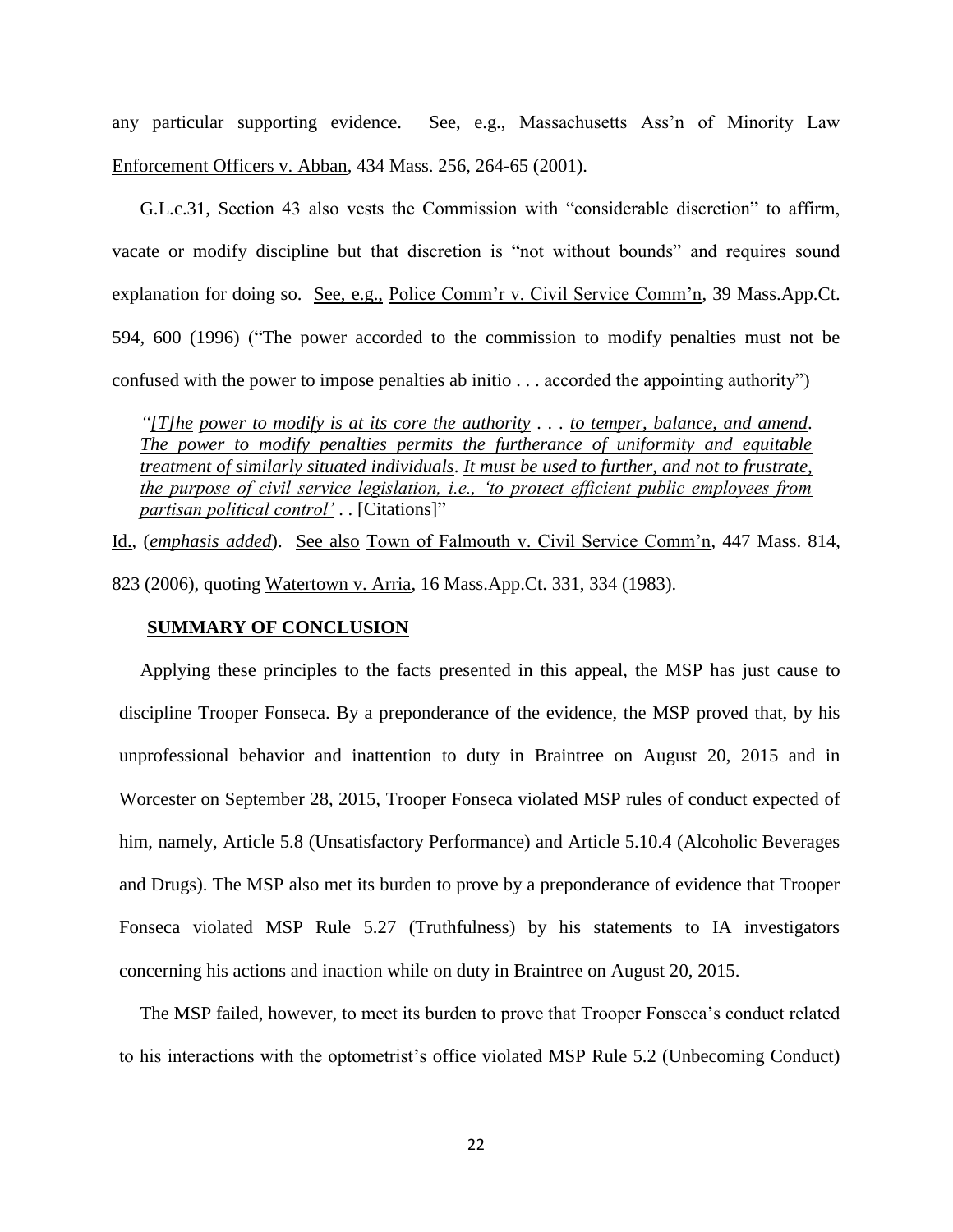or that he violated MSP Rule 5.27 (Truthfulness) by his statements to MSP internal affairs investigators regarding it.

In consideration of the nature of the untruthfulness for which Trooper Fonseca was justly disciplined, by which he tried to downplay his unsatisfactory performance in violation of Rule 5.8, the MSP's 180-day and 270-day suspension for those infractions, respectively, is reasonably justified. Although I find that the 60-day suspension for Trooper Fonseca's other relatively minor, first violation of Rule 5.10.4 (Alcoholic Beverages and Drugs), is unduly harsh, modification of that penalty would not change the total length of the suspension (270 days) that remains appropriate for the proven misconduct, as all penalties were served concurrently. Thus, the 270-day suspension stands.

#### Misconduct Related to the August 20, 2015 Braintree Detail

As to the Braintree Detail, save for Trooper Fonseca's (untruthful) version of events, the documents and testimony of all other percipient witnesses show a consistent picture of the detail set-up and accident scene. This credible evidence established that a motorist was traveling northbound on Route 93 at a high rate of speed. As she approached the slower moving traffic at the construction "taper" set up near the Exit 6 off-ramp to Route 37 that had closed off the two left hand "high speed" lanes, she attempted to merge into the slower moving traffic that had already moved over into the open right hand lanes as directed by the "arrow board" set up to signal approaching motorists of the approaching taper. In so doing, she cut off another motorist already in a right hand lane, whose vehicle, in turn, struck a third vehicle in the line of traffic. The speeding motorist's vehicle rolled over several times until coming to rest on the side of the road at a point between the two Exit 6 off-ramp where the motorist remained entrapped until rescued by fire safety responders. Witnesses placed the accident directly across the highway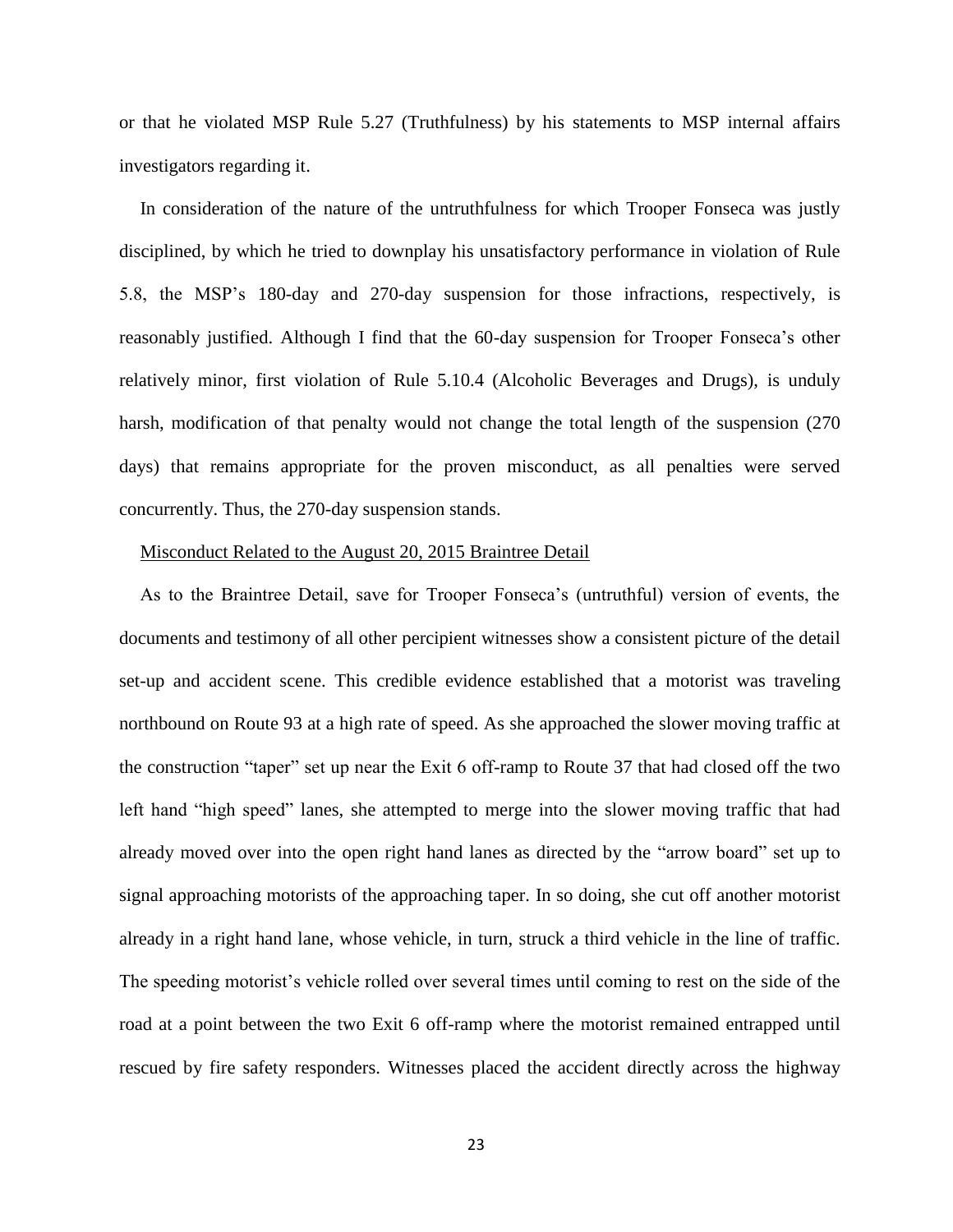from a nearby "Bernie & Phil's", on a well-lit, busy part of the highway, at approximately 10:30 p.m. Multiple fire apparatus and State Police cruisers responded in emergency mode ("lights and sirens") within minutes of the dispatch sent over the MSP radio after receiving several 911 calls from witnesses on the scene (one of whom was a Boston Police Sergeant on his way to work), with approximately two dozen public safety personnel ultimately on-scene.

I find Trooper Fonseca's account of this incident problematic and not credible for a number of reasons. He placed the location of his cruiser "more than half a mile" from the Exit 6 ramp and stated he was so far away, he couldn't even see the exit signs. He also said traffic (which all witnesses agreed was busy) had blocked his view and that he did not see the crash or rollover or any of the fire apparatus responding. He initially said he had his radio turned down but later admitted he had it turned off at the time of the crash and turned it because he knew "something was happening" after he saw other cruisers speeding past him. He said he learned of the entrapped operator from hearing the radio transmissions but did nothing to come to assist. I do not find his explanation credible or consistent with other credible evidence in several material respects..

First, claiming the "taper" was set up more than a half a mile from Exit 6 would place it nearly parallel with the "cut off" that Trooper Healy used to reverse direction as he sped to the scene. Trooper Healy and Lt. McGary had the accident scene in sight after he made his U-turn., Both Trooper Healy and Lt. McGary placed Trooper Fonseca's vehicle positioned close inside the "taper" within 75 yards, or less, from the overturned vehicle. This version is inconsistent with all other evidence about the accident scene.

Second, it is not credible that the "taper" would have started so far away from the Exit ramp, nearly back to the "cut-off", which would mean either: (1) the motorist was speeding (estimated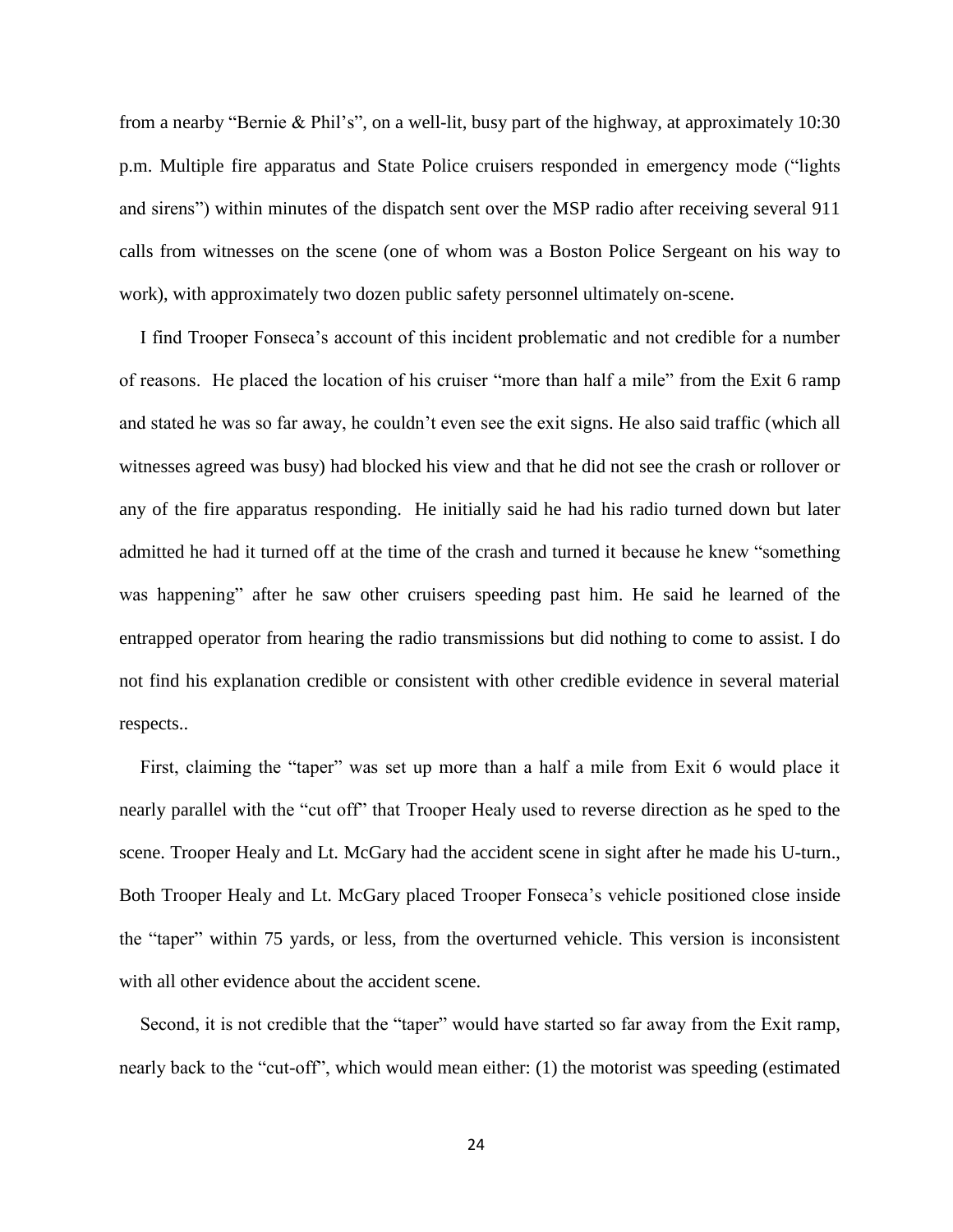70 mph) for a half mile in busy traffic before cutting off another vehicle, or (2) the roll-over carried her vehicle a half-mile or more before coming to rest. Neither scenario is plausible.<sup>17</sup>

Third, I find no plausible explanation for Trooper Fonseca's complete disinterest in the crash. The fact that he did not have either his cruiser or mobile radio turned on while working his detail, alone, indicates an inattention to duty. Moreover, even after he admitted to hearing about the crash, he took no action in response to the loud and tumultuous scene within his earshot and view. He either saw the accident and chose to remain preoccupied with whatever else he was doing, or didn't see anything because he was so distracted (or possibly asleep). This level of inattention falls far short of what the MSP can reasonably expect of an on-duty Trooper and establishes just cause for discipline.

Fourth, Trooper Fonseca's (somewhat shifting) version of the incident, both during the investigation supports the MSP's conclusion that he was untruthful about it. His prevarication is so far at variance with the truth that it cannot be discounted as an "honest" mistake. His plainly meant to deny taking any responsibility for his inattentiveness to duty that night. Truthfulness is one of the most essential traits required of law enforcement officers. See City of Cambridge v. Civil Service Comm'n, 43 Mass. 300, 303 (1997) ("a demonstrated willingness to fudge the truth in exigent circumstances was a doubtful characteristic for a police officer. . . . It requires no strength of character to speak the truth when it does not hurt.") See also Phillips v. Town of Hingham, 24 MCSR 267 (2011) (police officer terminated for untruthfulness about inappropriate "horseplay" with civilian employee while on duty); Desharnais v. City of Westfield, 23 MCSR 418 (2010) (officer damaged cruiser in "cowboyish" spins and then untruthfully denied his

 $\overline{\phantom{a}}$ 

 $17$  The Appellant made much of the discrepancies in the distance estimates from the crash given by Trooper Healy and Lt. McGary. I have discounted much of Trooper Healy's testimony due to his demeanor at the Commission hearing, but both officers, and the preponderance of other evidence, place Trooper Fonseca in the vicinity of the Exit 6 ramps and nowhere near the "cut off" more than a half mile away.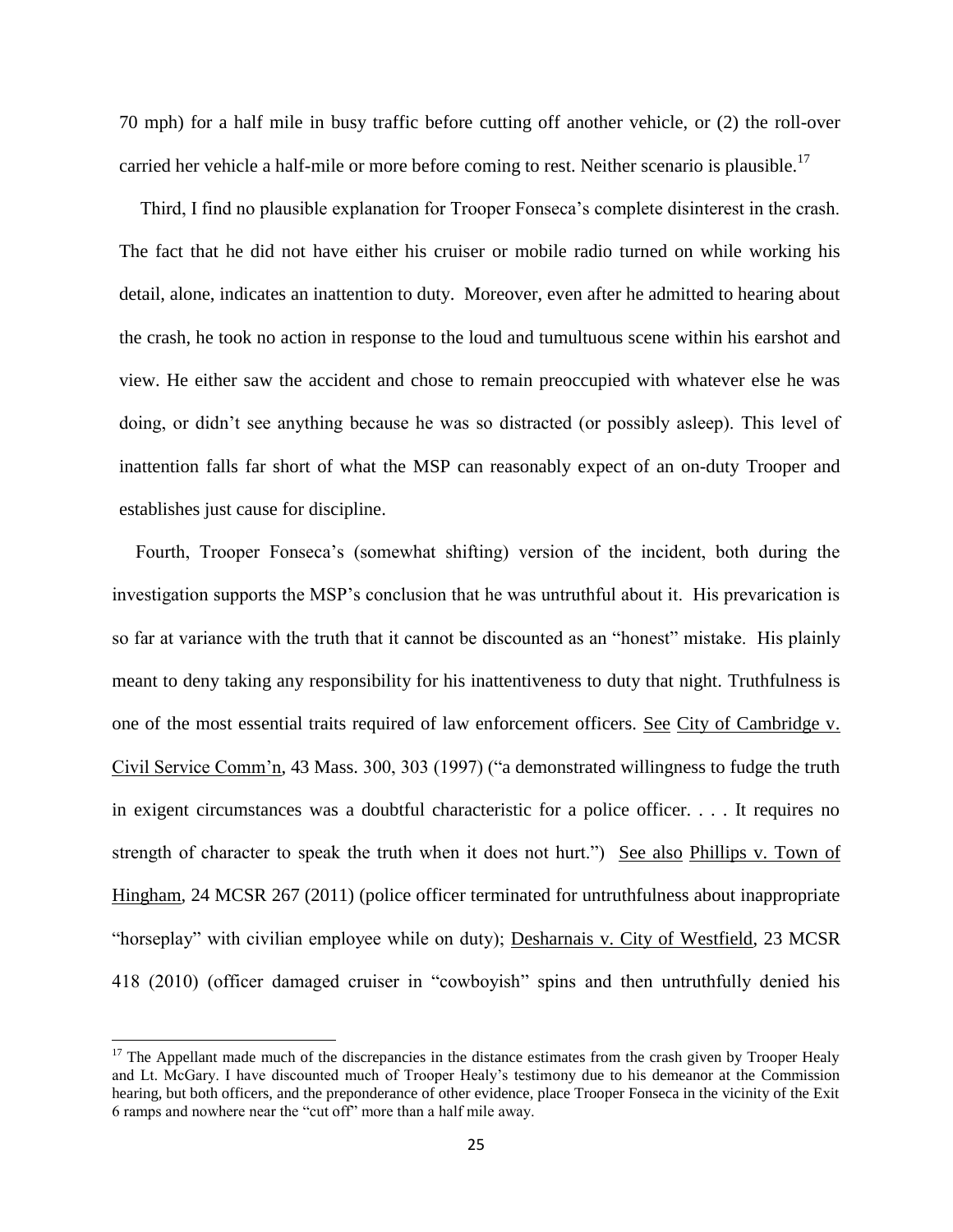antics); Mozeleski v. Chicopee, 21 MCSR 676 (2008) (lying to cover-up inappropriate conduct during a late-night traffic stop); Rizzo v. Town of Lexington, 21 MCSR 634 (2008) (police officer failed to report use of force and later misrepresented level of force used); Layne v. Town of Tewksbury, 20 MCSR 372 (2007) (police officer denied using profanity directed to accident victims)

### Misconduct Related to the September 28, 2015 Worcester Detail

First, the evidence is compelling that Trooper Fonseca was asleep in his cruiser while working a construction detail when Det. Lt. Hennigan came upon him on September 28, 2015. This was not his first offense for inattentiveness. Whether Trooper Fonseca was asleep or was simply preoccupied with something, he clearly was so inattentive to duty that he failed to notice Det. Lt. Hennigan approach his vehicle, even after Det. Lt. Hennigan tried to get his attention and snapped several photographs. Had he been approached by someone with less than honest intent, the consequences for mischief would have been significant. Moreover, Trooper Fonseca was assigned to monitor his surroundings for the purpose of ensuring safe passage for vehicles in the construction site. His inattention to this duty is sufficient proof of misconduct that warranted discipline.

Second, the undisputed evidence established that Trooper Fonseca had consumed at least one beer a few hours before reporting to the Worcester detail. The preponderance of the evidence supports the conclusion that Det. Lt. Hennigan perceived an odor of alcohol on Trooper Fonseca's breath. Det. Lt. Hennigan would not have gone to the lengths he did to conduct a field sobriety test after calling for an impartial witness to be present had ne not detected such an odor. Even Trooper Fonseca offered the explanation that his medical condition might have caused him to retain the smell of alcohol for a longer period than normal, even after one beer.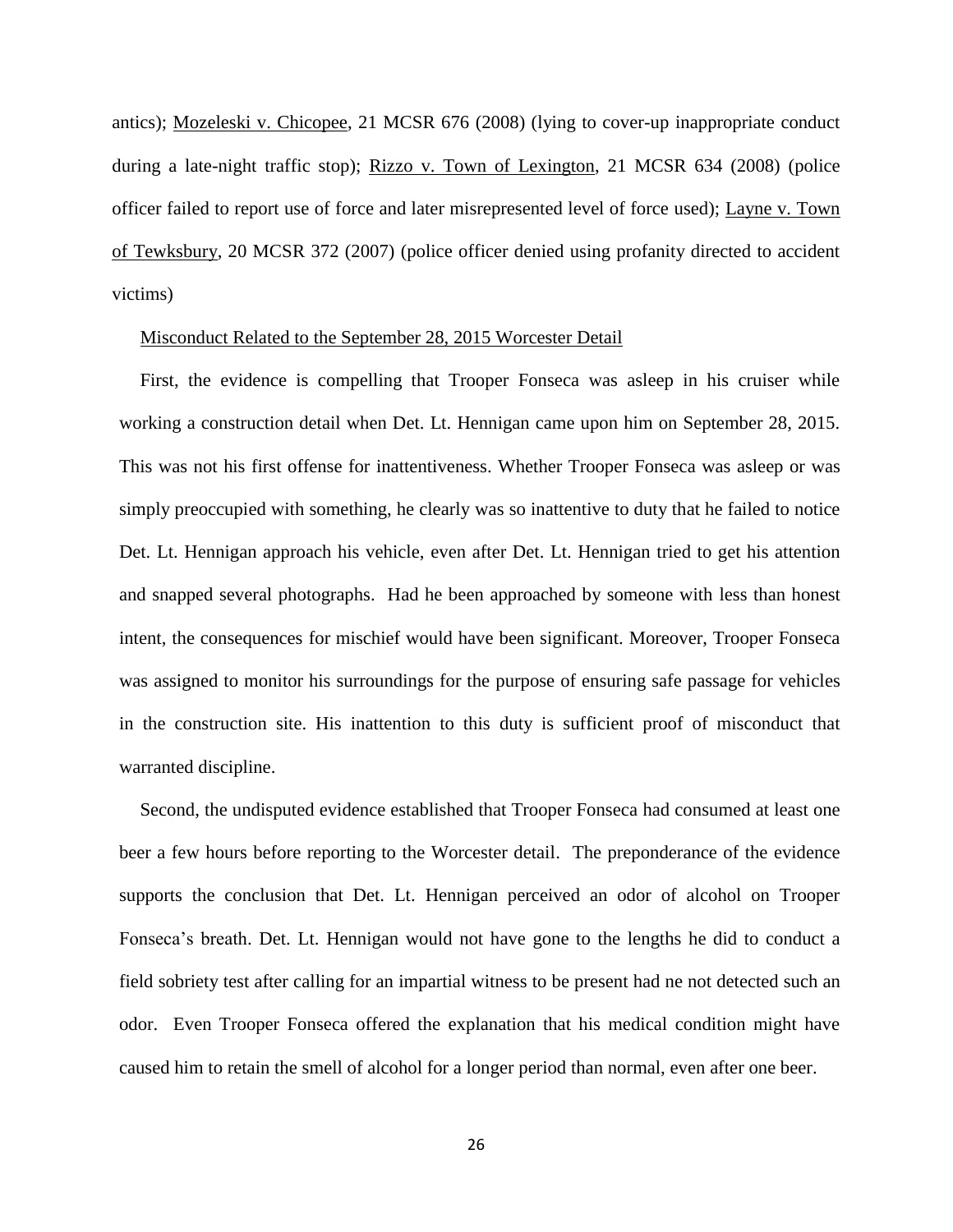However, Trooper Fonseca was immediately forthcoming about having had a beer before coming on duty and the undisputed evidence showed that was not intoxicated. The imposition of the maximum 60-day suspension prescribed under MSP guidelines appears more influenced by the MSP's conclusions about Trooper Fonseca's other misconduct that night than a fair intent to remediate this specific, somewhat minor violation. While some discipline is justified (the MSP is entitled to ensure that the public not encounter a Trooper who smells of alcohol for whatever reason), I find that a suspension at the lower end of the range (10 days) is more consistent with basic merit principles to remediate, not punish, for this offiense..

#### Misconduct Related to the Optometrist

The MSP failed to establish just cause for discipline based on the charges of misconduct related to Trooper Fonseca's efforts to obtain special eyeglasses and window tinting to protect against glare due to his photophobic condition, and his alleged untruthfulness to investigators about those efforts.

Trooper Fonseca's main focus had always been on getting tinted windows for his cruiser. He never sought or attempted to obtain permission to wear polarized sunglasses at night. The allegations to the contrary were not supported by the evidence presented at the Commission hearing. The MSP's conclusion was based on confusion (which all parties shared) about the medical issues (equating, for example, "tinted prescription eyeglasses" with "polarized sunglasses") and speculative assumptions that are not supported by Dr. R.V.'s testimony or the very poor demeanor and inconsistent memory of the staff member responsible for altering his note and forging his signature. The optometrist's staff (and the owner of the practice) had a clear motive to avoid legal exposure for the errors they committed or enabled. Moreover, the one staff member (Christiana S.), who was actually responsible for orchestrating the changes to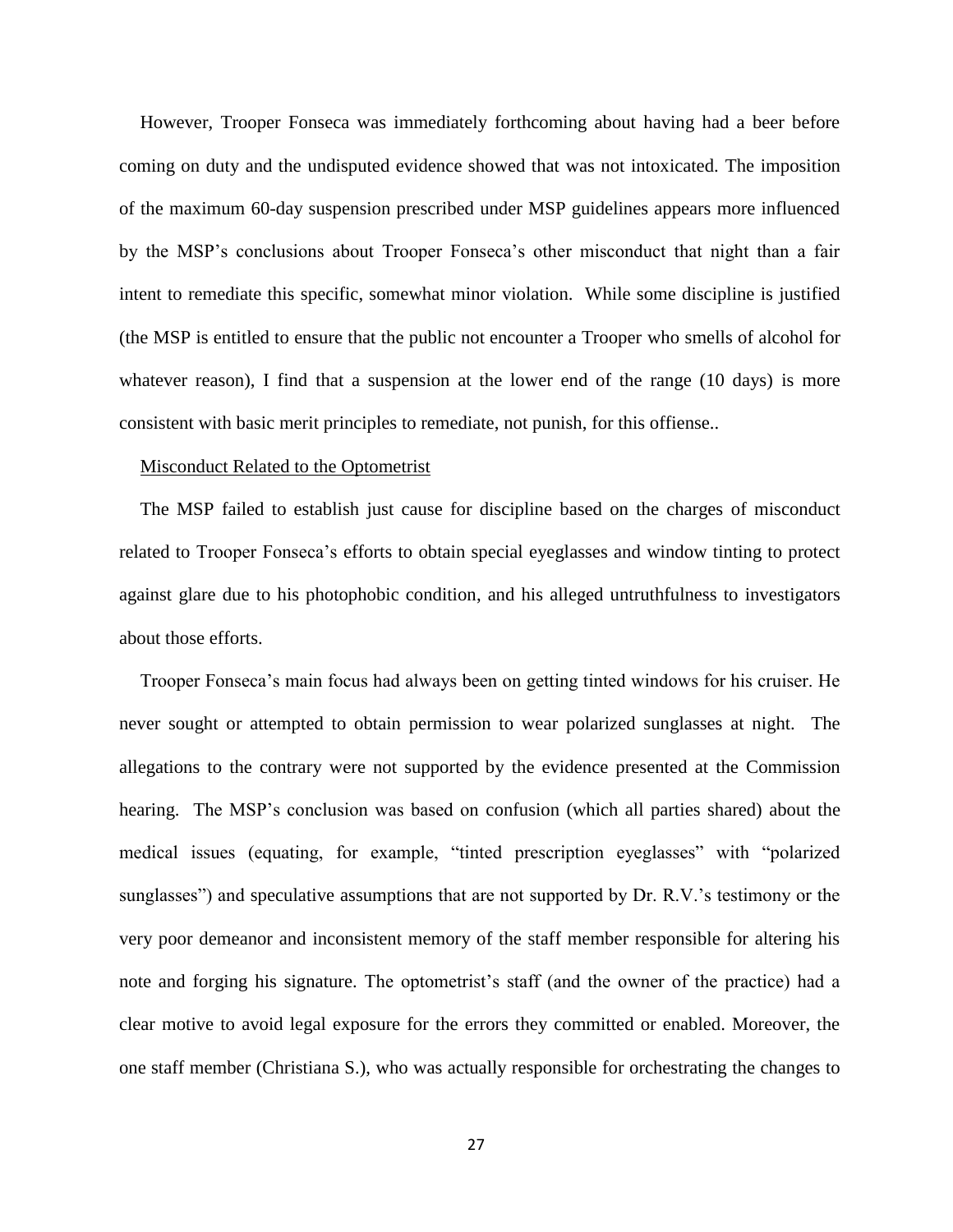Dr. R.V.'s notes, allegedly to fix a few "little typos", was not permitted to be interviewed by the MSP investigators and was not called to testify at the Commission hearing.

Thus, the preponderance of the evidence, including the fact that Trooper Fonseca did not testify at the Trial Board (resting his defense, instead, on his unequivocal statements to the investigators which he credibly affirmed at the Commission hearing on these issues about the optometrist)<sup>18</sup> falls short of establishing that Trooper Fonseca acted improperly in any way, either (1) to influence Dr. R.V. or his staff to authorize the patently absurd use of "polarized" sunglasses for nighttime wear which neither one intended, or (2) to influence Dr. R.V. to support that version of events after the fact. The most probable scenario established by the preponderance of evidence showed that it was Dr. R.V.'s staff who took it upon themselves to rewrite his note to fix the "typos", not realizing (although as professionals they should have paid more attention to the details) that the "improvements" actually created greater ambiguity, not less. Trooper Fonseca was not the source of those ambiguities. He cannot be faulted for missing these unintended mistakes that not even the professional staff knew they were creating.

#### Alleged Bias

 $\overline{a}$ 

Believing that Det. Lt. Hennigan had a personal animus against Trooper Fonseca, stemming from Trooper Fonseca having given testimony in support of a fellow Trooper's harassment claims against the MSP, Trooper Fonseca filed a separate harassment claim against Det. Lt. Hennigan. After investigation, the MSP concluded that Trooper Fonseca's claim of harassment by Det. Lt. Hennigan was unfounded. At the Commission hearing, Trooper Fonseca offered

 $18$  Trooper Fonseca's testimony at the Commission hearing on the issues surrounding his interactions with Dr. R.V. and his staff, which I find credible, was consistent in all material respects with his statements to the IA investigators, that I also find truthful. That was not the case with the other charges of misconduct which I found were supported by the evidence, as to which Trooper Fonseca's defense, both during the IA investigation and at the Commission's de novo hearing, was generally not credible and, as noted, in some respects, untruthful.. Thus, while taking account of his failure to testify at the Trial Board does not lead me to change my conclusions on the charges related to the optometrist, it does amplify my conclusions on the other charges of misconduct and untruthfulness for which I conclude the discipline was warranted..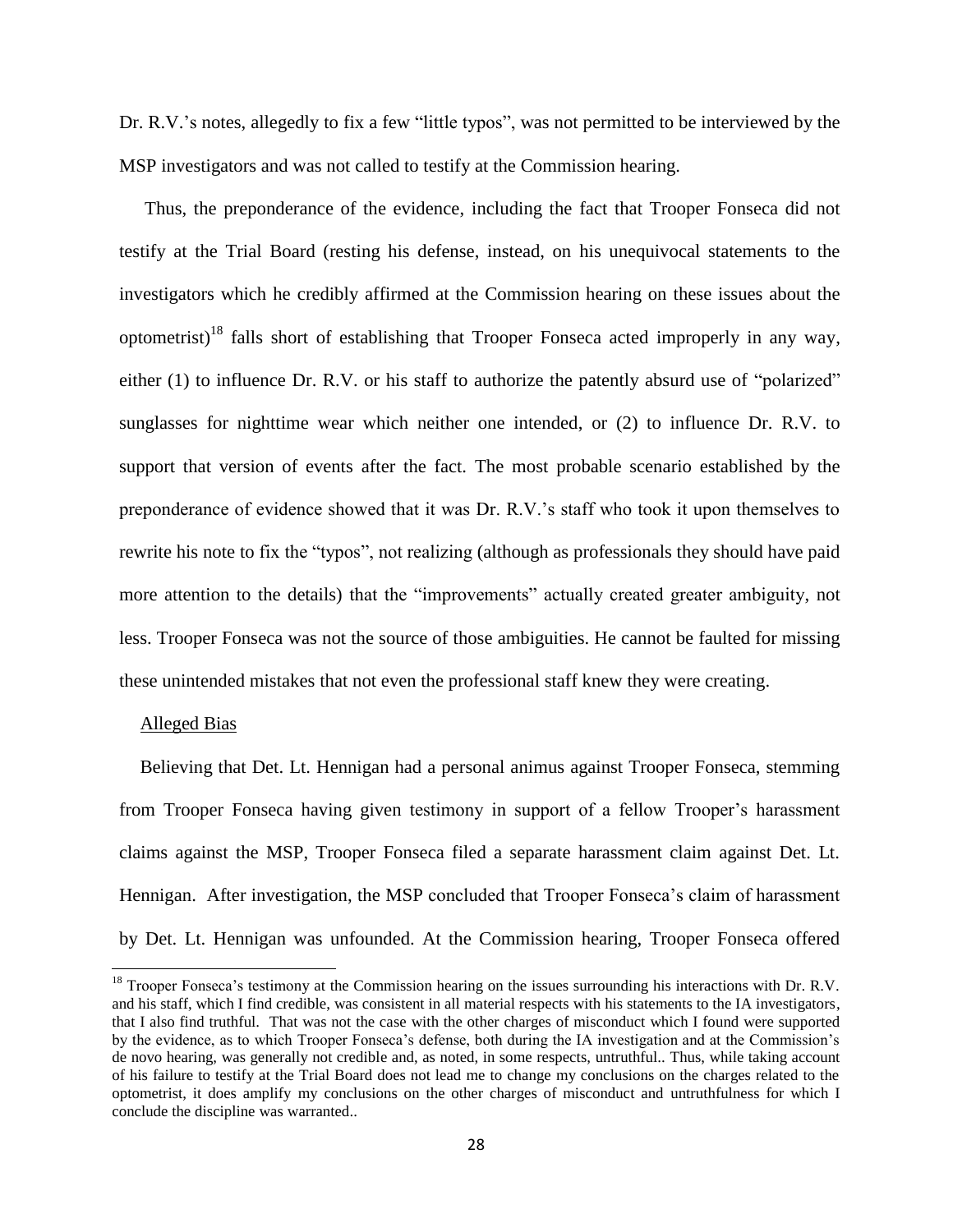general opinion testimony but no specific, credible evidence of Det. Lt. Hennigan's animus or that of any other specific MSP personnel. I find that Det. Lt. Hennigan's actions in coming upon Trooper Fonseca on September 28, 2015 followed MSP procedure. The fact that Det. Hennigan sought out a third party witness to observe him perform the sobriety test, and waited for him to arrive before conducting the test, belies the suggestion that he was out to "get" Trooper Fonseca.

The other claim of bias lodged by Trooper Fonseca was against Trooper Healy. I agree that the unprofessional outburst by Trooper Healy, who muttered an epithet against Appellant's counsel at the Commission hearing, casts serious doubt about that witness's impartiality. Accordingly, I do take that doubt into account in weighing his testimony and discount any of his testimony that was not corroborated by other credible evidence. I note, however, that, in most respects, Trooper Healy's testimony describing the Route 93 crash scene was consistent with the testimony of Lt. McGary (who was sequestered during Trooper Healy's testimony). I found Lt. McGary presented as an articulate, professional and credible witness.

### Modification of the Penalty

Since the facts as found above, after a de novo hearing before the Commission, do differ in some material respects from those found by the MSP on which it relied in finding Trooper Fonseca guilty of the charges against him, I considered whether the Commission should modify the penalty imposed upon him. In particular, the MSP did not establish just cause for discipline on any of the charges of Unbecoming Conduct or Untruthfulness related to the optometrist. I also concluded that, while discipline for the violation of the Alcohol and Drug rules was justified, the minor nature of the violation probably warranted a modification of the penalty.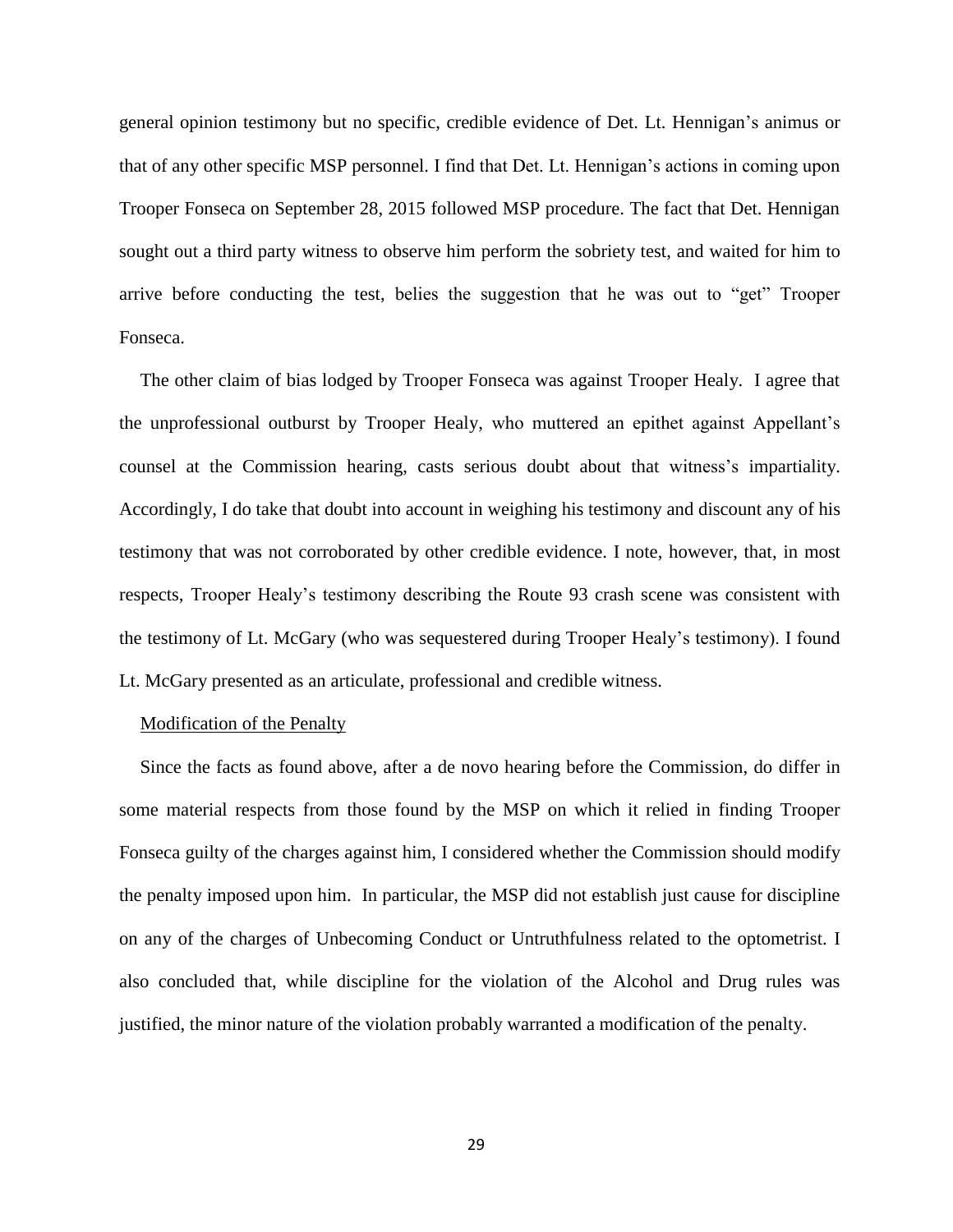However, the charges of misconduct that do warrant discipline include (1) Unsatisfactory Performance for inattention to duty during both the Worcester and Route 93 construction details (for which MSP imposed a 180 day suspension) and (2) Untruthfulness for knowingly making false statements to the MSP about the Route 93 incident (which he repeated at the Commission hearing). In view of the nature of the unsatisfactory performance that was established here, the history of Trooper Fonseca's prior discipline, and noting that the facts found here on those two particular charges do not vary substantially from those upon which the MSP based its discipline, I conclude that the Commission is not warranted to modify those penalties.

The Untruthfulness charge about the Braintree detail presents a more complex issue. Of the five specifications of alleged untruthfulness, four related to alleged false statements made by Trooper Fonseca concerning his interaction with Dr. R.V. and his staff, none of which have been proven (one rejected by the MSP Trial Board and the remaining three failed the preponderance of evidence test before the Commission). In addition, the charge of Unbecoming Conduct that related to the interaction with the optometrist failed the preponderance of evidence test before the Commission. That leaves Trooper Fonseca's false statements related to his conduct at the Braintree accident scene as the only proven incident of Untruthfulness.

Untruthfulness by a State Trooper is among the most serious forms of misconduct that brings discredit upon the Trooper and the MSP as well as risks a claim that the Trooper is "damaged goods" whose untruthfulness may become an issue for impeaching him in a criminal trial in which he or she is called to testify. See, e.g., MASS.R.CRIM.P.  $14(a)(1)(A)$ ; Commonwealth v. Laguer, 448 Mass. 585 (2007); Commowealth v. Tucceri, 412 Mass. 401 (1992); Commonwealth v. Daye, 411 Mass. 719 (1992); Commonwealth v. Gallerelli, 399 Mass. 17 (1987); Commonwealth v. Wilson, 381 Mass. 90 (1980) See also, Kyles v. Whitley, 514 U.S.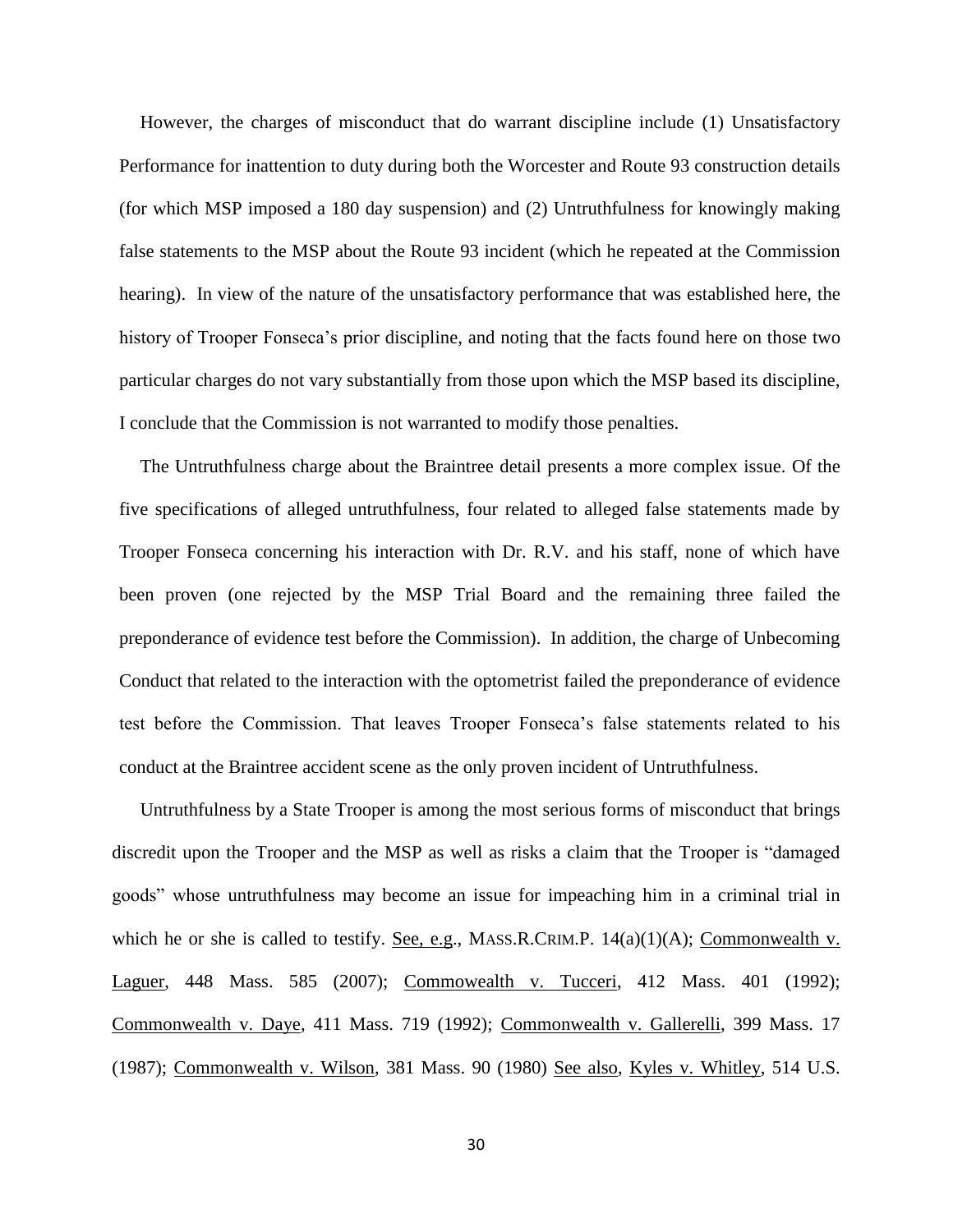419 (1995); United States v. Bagley, 473 U.S. 667 (1985); United States v. Agurs, 427 U.S. 97 (1976); Giglio v. United States, 405 U.S. 150 (1972) ; Brady v. Maryland, 373 U.S. 83 (1963)

In addition, having proven that Trooper Fonseca's performance at the Braintree accident scene warranted a 180-day suspension, I find that it would not be appropriate to modify the penalty for that single instance of untruthfulness. Such a modification would mean that Trooper Fonseca suffers no additional sanction for lying about his behavior in an attempt to excuse it and would provide no remedial value to ensure correction of both the underlying behavior and the untruthfulness about it, in the future. Accordingly, what amounts to an additional penalty of 90 days suspension for dishonesty about on-duty performance that warranted a six-month suspension, is a reasonable sanction. Thus, modification of the 270-day suspension for the single act of untruthfulness is not warranted. I certainly appreciate that the Appellant has good reason to view the penalty as severe, but so was the infraction.

Finally, to the extent I have not addressed any of the other issues raised by the parties, they "have not been overlooked. . . . [N]othing in them . . . requires discussion." McCormack v. Department of State Police, 92 Mass.App.Ct. 1103, 2017 WL 3469601 (Rule 1:28), *citing* Commonwealth v. Domanski, 332 Mass. 66, 78 (1954). In particular, I need not revisit the issues raised by the Appellant's Motion to Compel and for Sanctions as the Appellant has not pressed those matters and they are not material to this Decision.

#### **CONCLUSION**

 Accordingly, for the reasons stated, the appeal of the Appellant, Casille E. Fonseca, in Appeal D-17-004 is *dismissed* and the 270-day suspension is affirmed.

Civil Service Commission

/s/ *Paul M. Stein* Paul M. Stein Commissioner